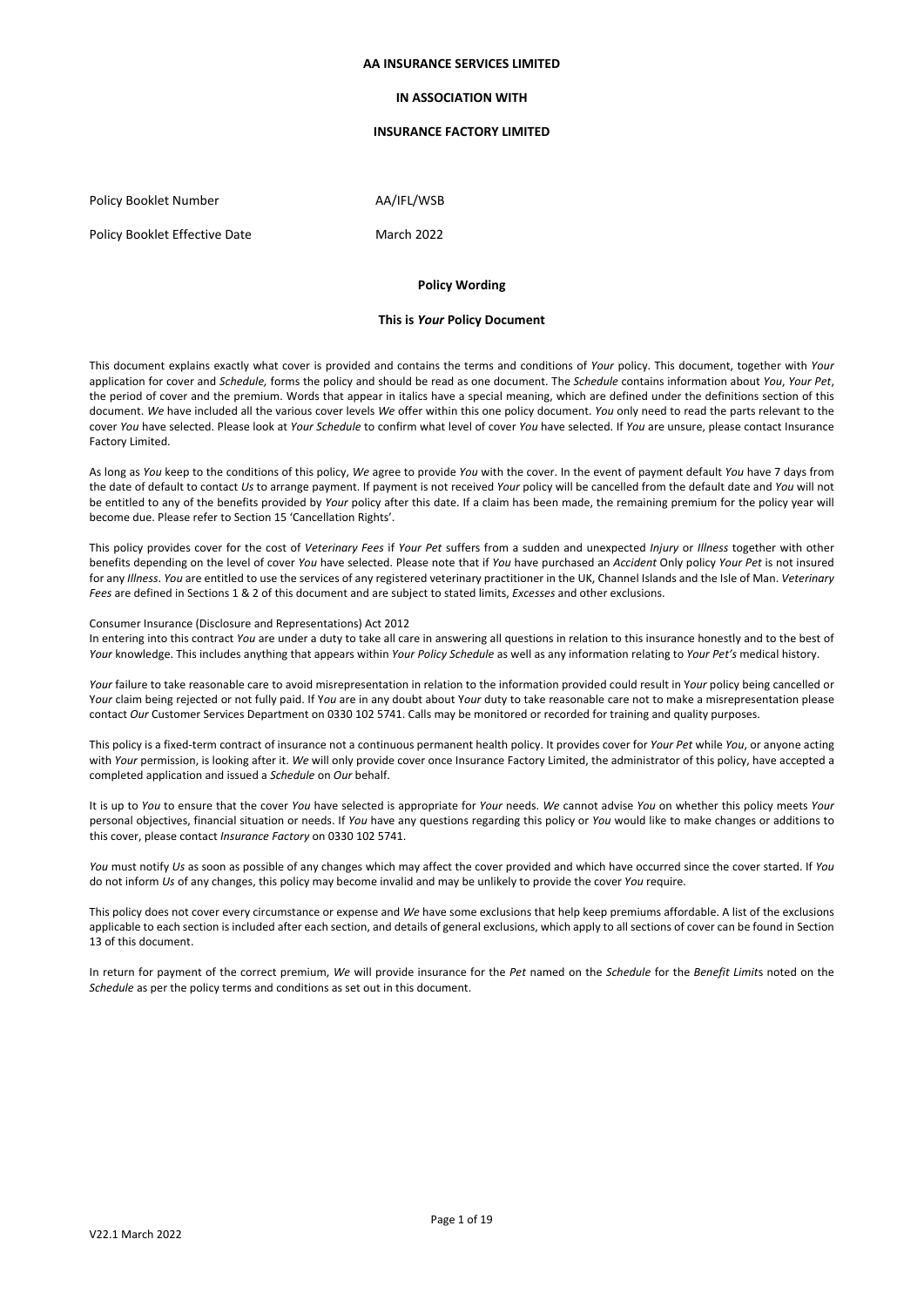# **GUIDE TO** *YOUR* **POLICY:**

**SECTION 1 – DEFINITIONS – PAGE 3**

- **SECTION 2A –** *VETERINARY FEES* **(***ACCIDENT* **ONLY COVER) – PAGE 5**
- **SECTION 2B –** *VETERINARY FEES* **(BRONZE, SILVER, GOLD, SILVER PLUS, AND GOLD PLUS COVERS) – PAGE 6**
- **SECTION 3 – DEATH OF** *PET* **FROM** *ACCIDENT* **OR** *ILLNESS* **(NOT BRONZE OR** *ACCIDENT* **ONLY COVER) PAGE 8**
- **SECTION 4 – EMERGENCY BOARDING KENNEL/CATTERY FEES INCLUDING DAILY MINDING FROM HOME (NOT BRONZE OR** *ACCIDENT* **ONLY COVER**) **– PAGE 9**
- **SECTION 5 – LOSS BY THEFT OR STRAYING (NOT BRONZE OR** *ACCIDENT* **ONLY COVER) – PAGE 10**
- **SECTION 6 –** *HOLIDAY* **CANCELLATION COVER (NOT BRONZE OR** *ACCIDENT* **ONLY COVER) – PAGE 10**
- **SECTION 7 OVERSEAS TRAVEL (NOT** *ACCIDENT* **ONLY COVER) – PAGE 11**
- **SECTION 8 – ACCIDENTAL DAMAGE (GOLD AND GOLD PLUS COVERS ONLY) – PAGE 11**
- **SECTION 9 – THIRD PARTY LIABILITY (DOGS ONLY) – PAGE 12**
- **SECTION 10 – GENERAL CONDITIONS – PAGE 13**
- **SECTION 11 – HOW TO CLAIM – PAGE 14**
- **SECTION 12 – CONDITIONS OF SETTLING CLAIMS – PAGE 14**
- **SECTION 13 – GENERAL EXCLUSIONS – PAGE 14**
- **SECTION 14 – NON PAYMENT – PAGE 16**
- **SECTION 15 – CANCELLATION RIGHTS – PAGE 16**
- **SECTION 16 – ADDITIONAL BENEFITS – PAGE 16**
- **SECTION 17 – COMPLAINT HANDLING PROCEDURE – PAGE 17**
- **SECTION 18 – HOW WE USE YOUR INFORMATION – PAGE 17**
- **SECTION 19 – OTHER INFORMATION – PAGE 18**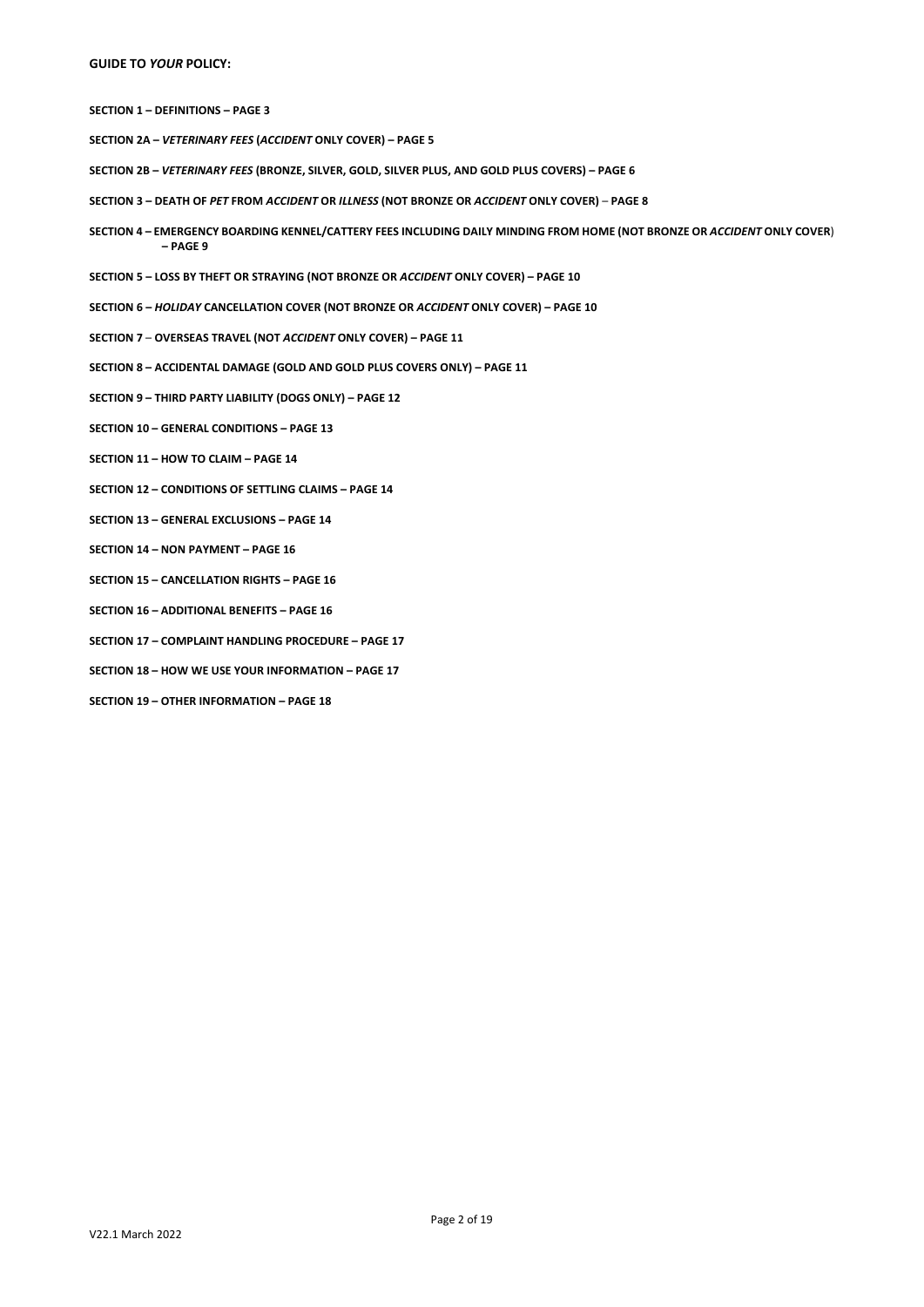# **SECTION 1 - DEFINITIONS**

In this policy:

- References to the singular include the plural and vice versa, and to the masculine include the feminine and vice versa.
- Monetary references are to UK pounds sterling.
- Certain words and expressions used in this policy have a specific meaning.

The following words will have the meanings described below wherever they appear in this document.

*Accident* means a single, unexpected external event which happens during the *period of insurance* resulting in physical bodily *injury* or death to *your pet* 

*Associated Costs* means general anaesthetic/sedation, drugs administered for a *Treatment*, one day's hospitalisation fee and interpretation fees.

*Benefit Limits* means the total amount payable per claim or per *Condition* per each section of coverage. The maximum *Benefit Limit* that *We* will pay for a single incident suffered by *Your Pet* is the maximum *Benefit Limit* that was current in the *Policy Period* when the *Condition* first manifested, as stated in *Your* policy *Schedule*. If *You* stop making premium payments to *Us* then cover for any ongoing *Conditions* will cease. *Benefit Limits* are reduced in accordance with applicable deductions and not renewed on a monthly basis.

*Breeding* means any pet that has had more than 2 litters in its lifetime.

*Clinical Signs* means changes in *Your Pet*'s normal healthy state, its bodily functions or behaviour.

*Complementary Medicine* means physiotherapy, hydrotherapy, acupuncture, osteopathy, chiropractic, homeopathic or herbal medicines or laser *Treatment* administered by a suitably qualified practitioner following a recommendation from a qualified *Vet*. Laser Treatment must be to treat a *Condition* and the *Treatment* must be carried out by a qualified Veterinary Surgeon. The following practitioners are considered to be suitably qualified and members of the following listed associations: Association of Chartered Physiotherapists in Animal Therapy/National Association of Veterinary Physiotherapists, The International Association of Animal Therapists, Canine Hydrotherapy Association, The Society Of Osteopaths in Animal Practice (SOAP), International Veterinary Acupuncture Society (IVAS), Association of British Veterinary Acupuncturists (ABVA) and the British Veterinary Rehabilitation and Sports Medicine Association (BVRSMA).

*Commencement Date* means the date and time when the *Policy Period* first starts as noted in the *Schedule.*

*Condition* means any *Injury* sustained during, or resulting from, a single *Accident* or any manifestation of an *Illness* having the same diagnostic classification or resulting from the same disease process regardless of the number of incidents or areas of *Your Pet*'s body affected.

*Co-payment* means the percentage amount *You* are required to pay, as shown in *Your* Schedule, towards the costs of the *Veterinary Fees* in addition to the *Excess*. This amount will be deducted from the claim settlement.

*Dental treatment* means *Treatment* to the teeth and gums of *Your Pet* which is as a direct result of an *Accident* or *Injury* to *Your Pet.*

*Excess* means the amount *you* are required to pay as part of certain claims made under the *policy* as shown in *your Policy Documents* and will be payable each year for each *illness***,** *accident* or *injury.*

*Holiday* means a pleasure trip outside of the *United Kingdom* which starts from and ends at *your* address as shown in *your Policy Documents*.

*Illness* means any changes in *your* pet's state of health that are:

- not caused by an *accident*, or
- may be resulting from gradual or biological cause.

Please note that *Illness* is not covered on *Accident* Only policies.

*Injury* means clinical signs or symptoms of changes in normal healthy state resulting from one individual *accident*, including directly or indirectly related problems, no matter where these are noticed or occur in or on *your* pet.

*Insurance Factory* means Insurance Factory Limited (FCA No. 306164), working on behalf of AA as the insurance administrators.

*Period of Insurance* means the period for which the premium has been paid and for which your pet is covered as shown on your Policy Schedule. Each renewal is the start of a new period of insurance.

*Pet* means the dog or cat covered under this policy as named and described in *Your Schedule.*

*Policy Documents* means *Your* policy wording, statement of fact, insurance product information document and *Schedule* which contain important information about *You*, *Your Pet* and *Your* policy. All of these documents should be read as one.

*Pre-existing Condition* means any *illness* or *injury* or complication directly resulting from another *injury* or *illness*, whether diagnosed or undiagnosed or that has been identified or investigated by a *vet* or is otherwise known to *you* prior to the start of the insurance.

### *Recurring illness/illnesses*

*Recurring illnesses* shall be considered as one loss. Such *illnesses* being defined as:

• Clinical manifestations resulting in the same diagnosis (regardless of the number of incidents or areas of the body affected) to which your pet has an on-going predisposition or susceptibility related in any way to the original claim; or:

• Illnesses, which are incurable and likely to continue for the remainder of your pet's life.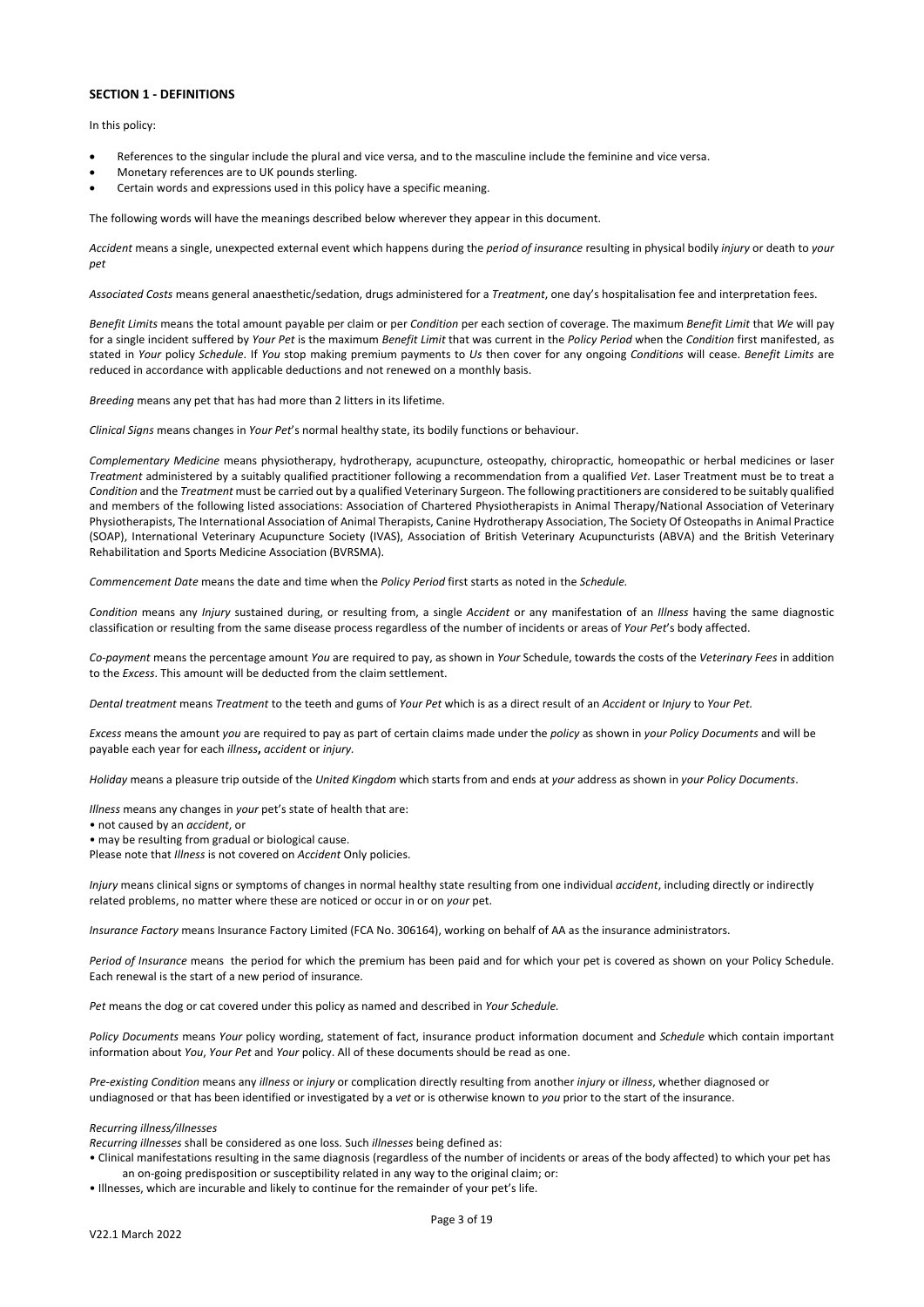### *Recurring injury/injuries*

*Recurring injuries* shall be considered as one loss. Such *injuries*

being defined as:

- Clinical manifestations resulting in the same diagnosis (regardless of the number of *injuries* or areas of the body affected) to which *your* pet has an on-going predisposition or susceptibility related in any way to the original claim, or:
- *Injuries* which are incurable and likely to continue for the remainder of *your* pet's life, or:
- multiple *injuries* being caused by or resulting from one *accident* will be treated as one loss.

*Schedule* means the document which contains important information about *You* and *Your* policy which forms part of the *Policy Documents*.

*Terrorism* means the use of biological, chemical and/or nuclear pollution or contamination and/or threat thereof by any person or group of persons whether acting alone or on behalf of or in connection with any organisation(s) or government(s) committed for political, religious, ideological or similar purposes including the intention to influence any government and/or to put the public or any section of the public in fear.

*Treatment* means any consultation, examination, advice, tests, x-rays, slides, ultrasound and MRI, medication, surgery, or nursing care that has taken place and been provided by a veterinary practice or qualified practitioner recommended by a *Vet.*

*United Kingdom* means England, Scotland, Wales, Northern Ireland and the Isle of Man.

*Vet* means a member of the Royal College of Veterinary Surgeons actively working as a veterinary surgeon in the *UK* or veterinary surgeon registered and actively working outside the *UK*.

*Veterinary Fees* means customary, necessary and essential fees typically charged by a *Vet* in the provision of *Treatment.*

*We, Our, Us* means *Insurance Factory*: acting as administrators for: West Bay Insurance Plc registered in Gibraltar No 84085. Registered Office: 846- 848, Europort, Gibraltar. Regulated by the Gibraltar Financial Services Commission and subject to limited regulation by the Financial Conduct Authority and the Prudential Regulation Authority in respect of underwriting Insurance business in the UK (Financial Services Register Number 211787). These details can be checked on the Financial Services Register a[t www.fca.org.uk](http://www.fca.org.uk/) or the Prudential Regulation Authority on 020 7601 4444. West Bay Insurance Plc. is a member of the Association of British Insurers.

*You, Your* means the person named as the policyholder on the *Schedule.*

#### **All defined terms appear in italics throughout this document**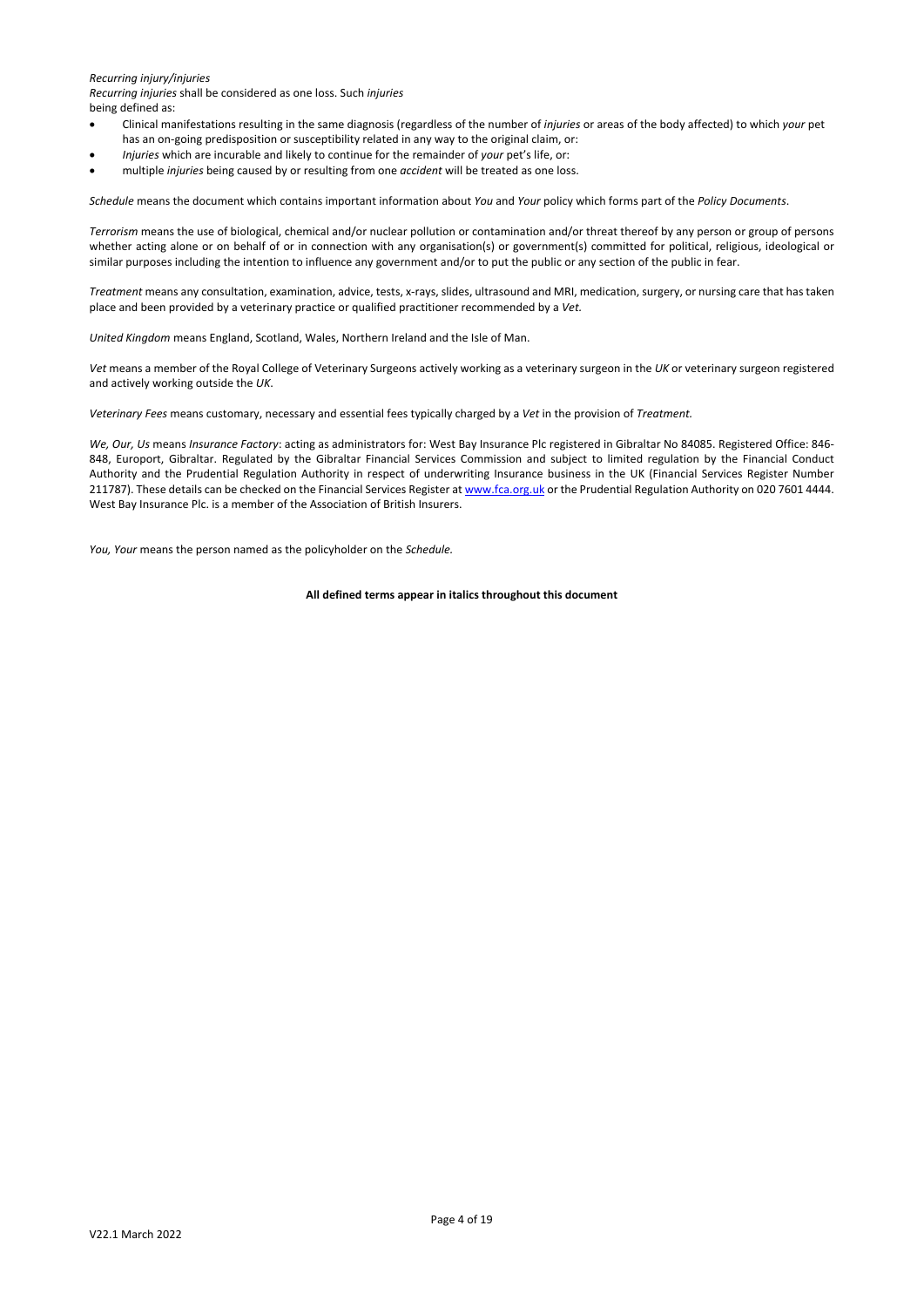### **SECTION 2A -** *VETERINARY FEES* **(***ACCIDENT* **ONLY COVER)**

#### **2A.1 Cover**

*We* will pay *you* for charges made for *treatment* to *your pet*, carried out by either a *vet* or qualified specialist. Some specific types of *treatment* or charges do have limitations, which are detailed below.

For the avoidance of doubt, please note that the *Benefit Limit* for *Complementary Medicine*, CT/MRI Scans and *Associated Costs* and cruciate ligament damage is not a separate limit and is therefore included within the maximum *Benefit Limit* amount as shown in *Your Schedule*.

Upgrade/Downgrade cover – If *You* transfer *Your Pet* to a plan with additional or higher *Benefit Limits*, the additional or higher *Benefit Limits* will not apply if the *Condition* signs or symptoms started before the transfer date.

## **If total** *Veterinary Fees* **are likely to exceed £2,000** *You* **must notify** *Insurance Factory* **as soon as is practical for pre-authorisation as** *We* **shall obtain a second opinion from** *Our* **veterinary advisor.**

The following example explains how to calculate co-payment that *you* would pay using a valid Veterinary Fee of £400

| <b>Amount Claimed</b>          | £400    |
|--------------------------------|---------|
| Less Excess £100               | £300    |
| Less Co-payment $20% = £60.00$ | £240.00 |
| Total paid by You              | £160.00 |
| Total paid by Us               | £240.00 |

#### **2A.2 Level of** *Veterinary Fees* **allowed**

Every claim will be reviewed by an internal pet claims assessor and compared to charges for the same or similar *Treatment* within the same area to ensure that the *Treatment* and *Veterinary Fees* are necessary, essential and not excessive.

*We* have the right to deduct any costs in excess of a 100% mark up on the manufacturer's or wholesaler's price of veterinary medicines based on *our* catalogue of prices. This will include any dispensing fees.

#### **2A.3 Cruciate Ligament Damage and CT/MRI Scans and** *Associated Costs*

*We* will pay up to the *Benefit Limit* as shown in *Your Schedule* for cruciate ligament damage. This is not a separate benefit but is limited under *Veterinary Fees*. *We* will pay up to the *Benefit Limit* as shown in *Your Schedule* for CT and MRI Scans and *Associated Costs.* If *Your* limit for cruciate ligament is reached and *Your Pet* needs a CT/MRI Scan relating to the cruciate this will not be covered.

#### **2A.4** *Dental treatment*

*We* will pay up to the *Benefit Limit* as shown in *Your Schedule* for *Dental treatment* as a direct result of an *Accident* and/or *Injury* to *Your Pet*. This is not a separate benefit but limited under *Veterinary Fees*. *We* will not cover any *Illness* related *Dental treatment* or *Illness* resulting from this

### **2A.5 Exclusions**

The following are excluded from this section of cover:

- 2A.5.1 Costs resulting from an *Illness* or any *Accident*/*Injury* relating to or caused by an *Illness*;
- 2A.5.2 Costs in excess of the specified *Benefit Limit* as shown in *Your Schedule* relating to any *Treatment* for cruciate ligament damage;
- 2A.5.3 Costs resulting from any *recurring injuries* from which *your* pet previously suffered arising before *your policy* started, or within the first 24 hours of *your insurance policy*.

Please note if *Your Pet* first showed any *Clinical Signs*; or was diagnosed with an *Accident* or *Injury* related *Condition* prior to the *Commencement Date*, *We* will apply an exclusion to *Your* policy in respect of this *Accident* or *Injury*.

- 2A.5.4 Costs resulting from or related to any excluded *Condition* as shown in the *Schedule*;
- 2A.5.5 Costs for cosmetic elective preventative or routine *Treatment* and any claims as a result of these procedures unless specifically noted on the *Schedule*. This includes vaccinations, and failure to vaccinate.

Any costs for neutering or spaying *your pet* unless these procedures are part of the *treatment* specifically for pyometra or cryptorchidism. No other *condition* will have neutering or spay costs covered.

Any claim or *treatment* for cryptorchidism (retained testicles) unless *your pet* was insured with *us* before they were 12 weeks of age.

Any costs for bathing, grooming, or de-matting *your pet*, regardless of *your* personal circumstances.

- 2A.5.6 Costs for any *Treatment* relating to or resulting from *breeding Your Pet* and any complications that may occur as a result of these procedures;
- 2A.5.7 Any *dental treatment*, unless required as a direct result of an *Accident* or *Injury* to *Your Pet;*
- 2A.5.8 Any routine, preventative or cosmetic *dental treatment*;
- 2A.5.9 Any *Treatment* after your policy has lapsed/expired.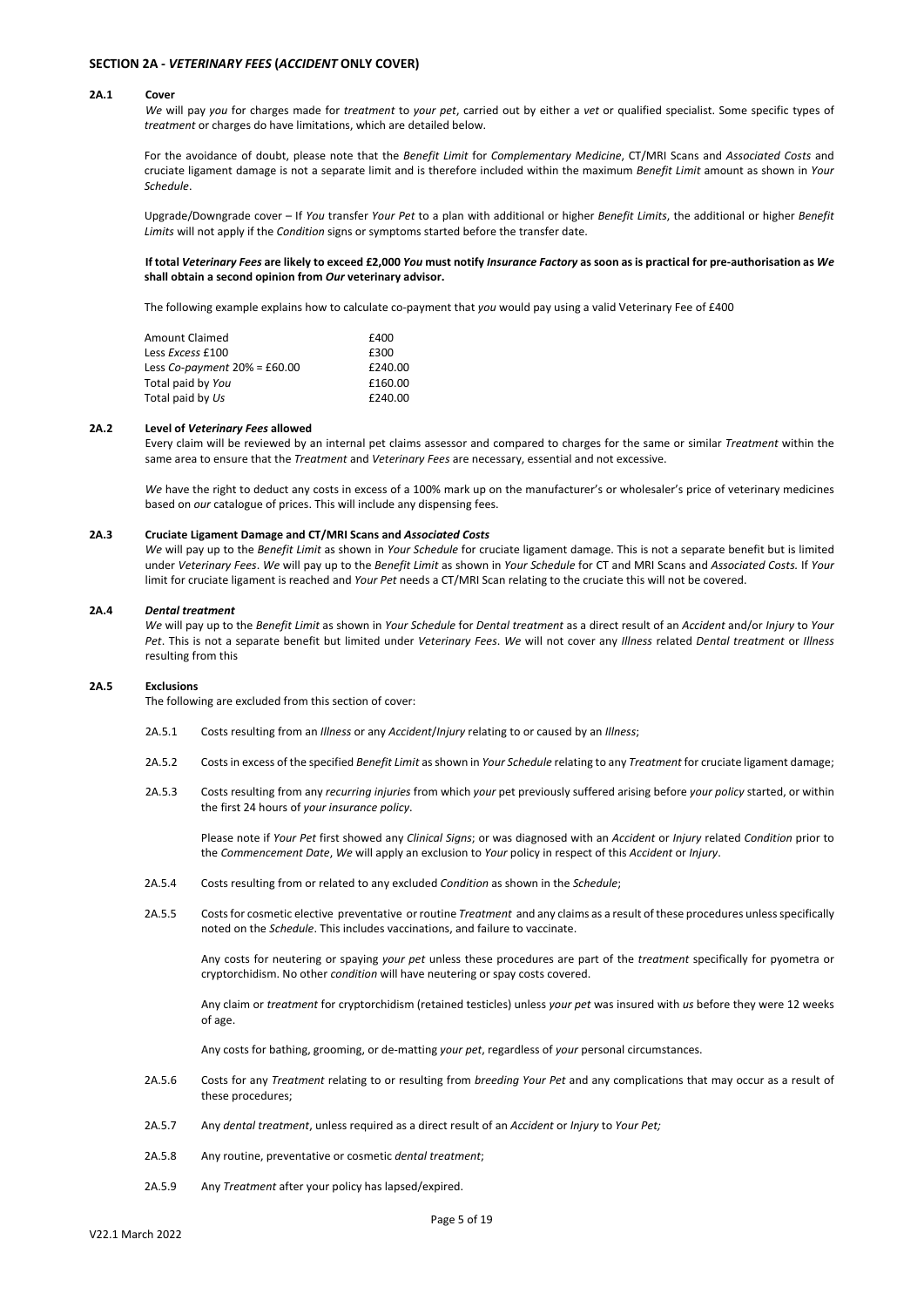- 2A.5.10 The cost of any *Treatment* for behavioural problems or for any *Condition*s arising as a result of this.
- 2A.5.11 Costs for any *treatment* outside normal veterinary surgery hours, unless *your vet* can explain how not seeing *your pet* immediately would have endangered *your pet's* health. If this *treatment* was not essential, *we* will cover the normal consultation fees only.
- 2A.5.12 Costs of *Your Pet* being euthanised except when it is to alleviate incurable and inhumane suffering and *Your Vet* has recommended it; always excluding the costs of *Your Pet* being euthanised for financial reasons, because of behavioural problems, or if this was caused by a *pre-existing condition* or *condition* not covered by the insurance.
- 2A.5.13 Costs of cremation and disposal, including post mortem, burial fees, coffins or caskets;
- 2A.5.14 Costs which are not supported by an original receipt or invoice itemising the *Treatment* costs incurred;
- 2A.5.15 Costs incurred as a result of *Your* failure to carry out *Treatment* or recommendations to adjust *Your Pets* weight in accordance with *Your Vets* advice;
- 2A.5.16 The cost of any diet food;
- 2A.5.17 Any costs associated with routine or investigative laboratory tests or procedures unless the *Clinical Signs*/symptoms exist and the tests and procedures are to diagnose a specific *Condition;*
- 2A.5.18 Extra fees on external laboratory fees. *We* will only pay the external fee plus up to £20 for post, packaging and interpretation;
- 2A.5.19 Any cost of pheromone products, including DAP diffusers and Feliway and/or similar felin[e facial pheromone](http://www.feliway.com/gb/Cat-behaviour/Feline-Marking-Behaviour/Facial-Marking#facialmarking) products used in either a spray or an electric diffuser format and any general health enhancers;
- 2A.5.20 *Continuation Claims* unless *You* have paid the required premiums to keep *Your* policy in force;
- 2A.5.21 Claim settlements where *You* have failed to pay the relevant premium due to *Us* or *You* cancel *Your* policy. In these circumstances any eligible claim payment will be deducted from any outstanding premium due;
- 2A.5.22 The *Excess* and *Co-Payment* applicable to this section of cover;
- 2A.5.23 Any costs of hiring or buying a cage, basket or bedding needed for the *Treatment* or general well-being of *Your Pet* and any general health enhancers;
- 2A.5.26 Any costs associated with prosthetics (artificial body parts) with the exception of costs related to replacement hip, elbow and/or knee joints.
- 2A.5.27 Costs in excess of the *Benefit Limit* shown in the *Schedule* in any *Policy Period*.

**Please note for** *Pets* **aged 6 years and over; a 20%** *Co-payment* **will apply to each claim payment for** *Veterinary Fees* **(including** *Complementary Medicine***, cruciate ligament damage, CT/MRI Scans and** *Associated Costs* **and** *Dental treatment)* **which is in addition to the deduction of the applicable standard** *Excess* **and will also apply to all** *Continuation Claims***.**

### **SECTION 2B –** *VETERINARY FEES* **(BRONZE, SILVER, GOLD, SILVER PLUS, AND GOLD PLUS COVERS)**

Upgrade/Downgrade cover – If *You* transfer *Your Pet* to a plan with additional or higher *Benefit Limit*s, the additional or higher *Benefit Limit*s will not apply if the *Condition* signs or symptoms started before the transfer date*.* If *You* transfer *Your Pet* to a plan with lower *Benefit Limits*, the higher *Benefit Limits* will no longer apply to any claims *You* are currently making.

#### **2B.1 Bronze, Silver, Gold, Silver Plus, and Gold Plus Covers**

*We* will pay *you* for charges made for *treatment* to *your pet*, carried out by either a *vet* or qualified specialist. Some specific types of *treatment* or charges do have limitations, which are detailed below.

For the avoidance of doubt, please note that the *Benefit Limit* for *Complementary Medicine,* CT/MRI Scans and *Associated Costs*, cruciate ligament damage and *Dental treatment* is not a separate limit and is therefore included within the maximum *Benefit Limit* amount as shown in *Your Schedule*.

#### **If total** *Veterinary Fees* **are likely to exceed £2,000** *You* **must notify** *Insurance Factory* **as soon as is practical for pre-authorisation as**  *We* **shall obtain a second opinion from** *Our* **veterinary advisor.**

The following example explains how to calculate co-payment that *you* would pay using a valid Veterinary Fee of £400

Amount Claimed £400 Less *Excess* £100 £300 Less *Co-payment* 20% = £60.00 £240.00 Total paid by *You* £160.00 Total paid by *Us* £240.00

#### **2B.2 Level of** *Veterinary Fees* **allowed**

Every claim will be reviewed by an internal pet claims assessor and compared to charges for the same or similar *Treatment* within the same area to ensure that the *Treatment* and *Veterinary Fees* are necessary, essential and not excessive.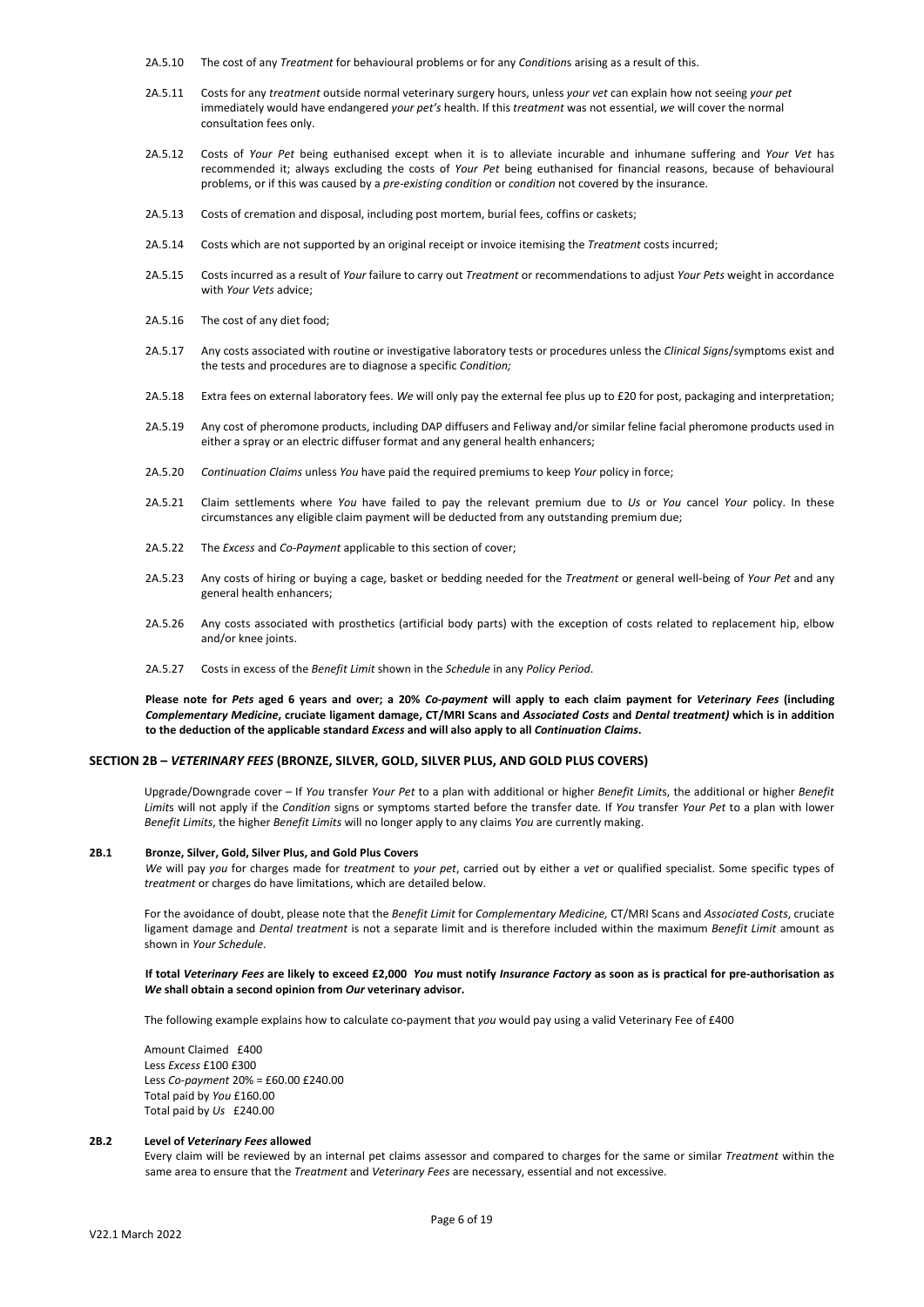We have the right to deduct any costs in excess of a 100% mark up on the manufacturer's or wholesaler's price of veterinary medicines. This will include any dispensing fees.

#### **2B.3** *Dental treatment*

*We* will pay up to the *Benefit Limit* as shown in *Your Schedule* for *Dental treatment Treatment* as a direct result of an *Accident* and/or *Injury* to *Your Pet.* This is not a separate benefit but is limited under *Veterinary Fees*. *We* will not cover any *Illness* related *Dental treatment* or *Illness* resulting from *Dental treatment Treatment*.

### **2B.3 Special Diet (Silver, Gold, Silver Plus & Gold Plus)**

*We* will contribute to the cost of *Your Pet*'s prescription food, up to a maximum of £100 per *Condition (and per year for Silver Plus & Gold Plus),* as long as it is prescribed by *Your Vet* and can only be bought from a veterinary surgery or online pharmacy and it is to dissolve bladder stones or crystals in urine and for no other purpose. *We* will deduct 53p a tin and £1.00 per kilo of dry food as *Your* normal feeding costs for *Your Pet*. *We* will not be liable for any other dietary costs under this policy. The maximum *Benefit Limit* that *We* will pay for special diet is the *Benefit Limit* shown in *Your Schedule* for up to 60 days per *Policy Period.* Please note any special diet payment for bladder stones or crystals in urine will cease once these are dissolved, *We* will not continue to pay as a preventative measure to stop the stones reoccurring.

#### **2B.4 Exclusions**

The following are excluded from this section of cover:

- 2B.6.1 Costs resulting from an *Accident*, *Injury* or *Illness* that first showed *Clinical Signs* before the *Commencement Date;*
- 2B.6.2 Costs resulting from *i*llnesses or recurring illnesses which your pet previously suffered from arising before your policy started, or within the first 10 days of your insurance policy
- 2B.6.3 Costs resulting from an *accidents* or *recurring accidents which your pet previously suffered from arising before your policy started, or within the first 24 hours of your insurance policy.*

**Please note if** *Your Pet* **first showed any** *Clinical Signs;* **or was diagnosed with an** *Accident***,** *Injury* **or** *Illness* **prior to the** *Commencement Date***,** *We* **will apply an exclusion to** *Your* **policy in respect of this** *Condition***.** 

- 2B.6.4 Costs resulting from or related to any excluded *Condition* as shown in the *Schedule*;
- 2B.6.5 Costs for cosmetic, elective, preventative or routine and any claims as a result of these procedures unless specifically noted on the *Schedule*. This includes vaccinations, and failure to vaccinate

Any costs for neutering or spaying *your pet* unless these procedures are part of the *treatment* specifically for pyometra or cryptorchidism. No other *condition* will have neutering or spay costs covered.

Any claim or *treatment* for cryptorchidism (retained testicles) unless *your pet* was insured with *us* before they were 12 weeks of age.

Any costs for bathing, grooming, or de-matting *your pet*, regardless of *your* personal circumstances.

- 2B.6.6 Any costs for the *Treatment* of false pregnancy if *Your Pet* has already received *Treatment* for two or more occurrences of false pregnancy;
- 2B.6.7 Costs for any *Treatment* relating to or resulting from *breeding Your Pet* and any complications that may occur as a result of these procedures;
- 2B.6.8 Costs in excess of the specified *Benefit Limit* as shown in *Your Schedule* relating to any *Treatment* for cruciate ligament damage;
- 2B.6.9 Any *dental Treatment* will be excluded, unless required as a direct result of an *Accident* or *Injury* to *Your Pet* and limited to the *Benefit Limit.* Please note any routine, preventative or cosmetic *dental Treatment;* or scaling and polishing teeth will not be covered;
- 2B.6.10 Any *Illness* resulting from *Dental treatment*
- 2B.6.11 Any *Treatment* after your policy has lapsed/expired.
- 2B.6.12 The cost of any *Treatment* for behavioural problems or for any *Condition*s arising as a result of the same;
- 2B.6.13 Costs for any *treatment* outside normal veterinary surgery hours, unless *your vet* can explain how not seeing *your pet* immediately would have endangered *your pets* health. If this *treatment* was not essential, *we* will cover the normal consultation fees only.
- 2B.6.14 Costs of *Your Pet* being euthanised except when it is to alleviate incurable and inhumane suffering and *Your Vet* has recommended it; always excluding the costs of *Your Pet* being euthanised for financial reasons, because of behavioural problems, or if this was caused by a *pre-existing condition* or *condition* not covered by the insurance.
- 2B.6.15 Costs of cremation and disposal, including post mortem, burial fees, coffins or caskets;
- 2B.6.16 Costs which are not supported by an original receipt or invoice itemising the *Treatment* costs incurred;
- 2B.6.17 Costs incurred as a result of *Your* failure to carry out *Treatment* or recommendations to adjust *Your Pets* weight in accordance with *Your Vets* advice;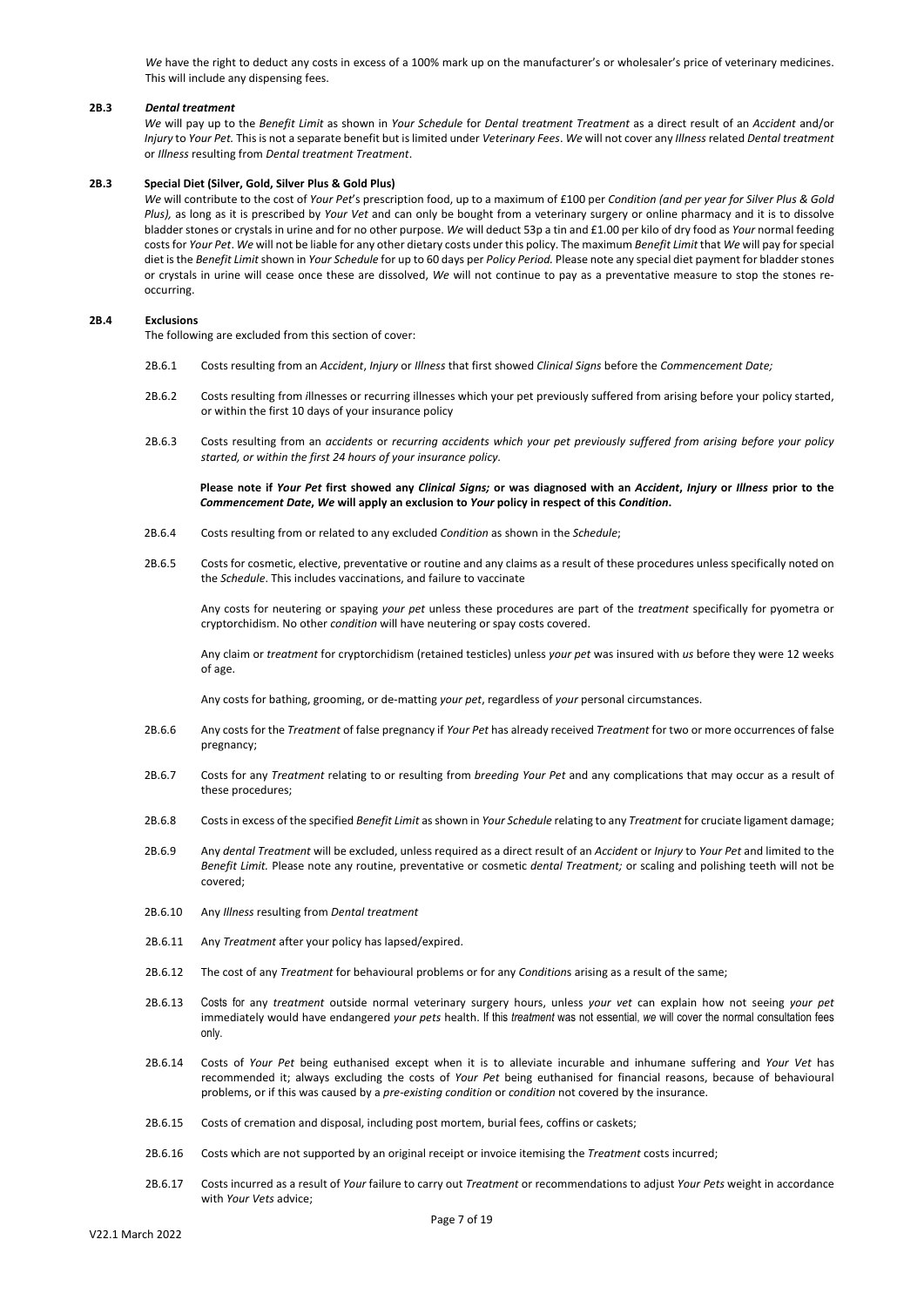- 2B.6.18 The cost of any diet food, even if prescribed, other than those detailed in section 2B.4;
- 2B.6.19 Any costs associated with routine or investigative laboratory tests or procedures unless the *Clinical Signs*/symptoms exist and the tests and procedures are to diagnose a specific *Condition;*
- 2B.6.20 Extra fees on external laboratory fees. *We* will only pay the external fee plus up to £20 for post, packaging and interpretation;
- 2B.6.21 Any cost of pheromone products, including DAP diffusers and Feliway and/or similar feline [facial pheromone](http://www.feliway.com/gb/Cat-behaviour/Feline-Marking-Behaviour/Facial-Marking#facialmarking) products used in either a spray or an electric diffuser format and any general health enhancers;
- 2B.6.22 *Continuation Claims* unless *You* have paid the required premiums to keep *Your* policy in force;
- 2B.6.23 Claim settlements where *You* have failed to pay the relevant premium due to *Us* or *You* cancel *Your* policy. In these circumstances any eligible claim payment will be deducted from any outstanding premium due;
- 2B.6.24 *Continuation Claims* where the maximum *Benefit Limit* has been reached for that *Condition*;
- 2B.6.25 The *Excess* and *Co-Payment* applicable to this section of cover;
- 2B.6.26 Any costs for hiring or buying a cage, basket or bedding needed for the *Treatment* or general well-being of *Your Pet* and any general health enhancers;
- 2B.6.29 Any costs associated with prosthetics (artificial body parts) with the exception of costs related to replacement hip, elbow and/or knee joints.
- 2B.6.30 Costs in excess of the *Benefit Limit* shown in the *Schedule* in any *Policy Period*.

**Please note for** *Pets* **aged 6 years and over; a 20%** *Co-payment* **will apply to each claim payment for** *Veterinary Fees* **(including** *Complementary Medicine***, special diet, cruciate ligament damage, CT/MRI Scans and** *Associated Costs* **and** *Dental treatment)* **which is in addition to the deduction of the applicable standard** *Excess* **and will also apply to all** *Continuation Claims***.**

#### **SECTION 3 - DEATH OF** *PET* **FROM AN** *ACCIDENT* **OR** *ILLNESS* **(NOT BRONZE OR** *ACCIDENT* **ONLY COVER)**

#### **3.1 Cover**

If *Your Pet* dies because of *accident, illness*, or as a result of *your vet* putting *your pet* to sleep to alleviate incurable and inhumane suffering.

We will pay:

- a) Where proof of purchase is available; up to the price paid or the amount shown in the *Schedule* (whichever is the lesser) subject to the deduction shown in the table below according to the *Pet's* age at the date the *Pet* dies or is euthanised , or,
- b) Where proof of purchase is not available; up to £75 for a cat and up to £150 for a dog (fixed amount) subject to the deduction shown in the table below according to the *Pet's* age at the date the *Pet* dies or is euthanised .

| Age of Pet at the date the Pet dies, is euthanised, | Deduction from price paid, fixed amount or amount |
|-----------------------------------------------------|---------------------------------------------------|
| stolen or strays.                                   | shown in the Schedule.                            |
| Up to 1 year old                                    | Amount minus 0%                                   |
| Over 1 year and up to 2 years old                   | Amount minus 10%                                  |
| Over 2 years and up to 3 years old                  | Amount minus 20%                                  |
| Over 3 years and up to 4 years old                  | Amount minus 30%                                  |
| Over 4 years and up to 5 years old                  | Amount minus 45%                                  |
| Over 5 years and up to 6 years old                  | Amount minus 60%                                  |
| Over 6 years and up to 7 years old                  | Amount minus 75%                                  |
| Over 7 years and up to 8 years old                  | Amount minus 90%                                  |
| Over 8 years old                                    | Amount minus 100%                                 |

3.1.1 Age of *Pet* will be determined by the date of birth as shown on *Your* policy *Schedule;*

#### **3.2 Exclusions**

The following are excluded from this section of cover:

- 3.2.1 Any cover under this Section of the policy if *You* have purchased a Bronze or *Accident* Only policy;
- 3.2.2 Euthanasia due to any act of any legal or legislative authority for any reason whatsoever, including any order made in respect of a 'notifiable' disease;
- 3.2.3 Euthanasia due to behavioural problems or for financial reasons; or in the event that this was caused by a *pre-existing condition*  or *condition* not covered by the insurance.
- 3.2.4 Death during or after a surgical operation or a general anaesthetic unless a qualified *Vet* certifies that it was necessary because of *Injury* or *Illness;*
- 3.2.5 Death of *Your Pet* if aged 8 years and over at the time of death; unless this was as a result of an accident.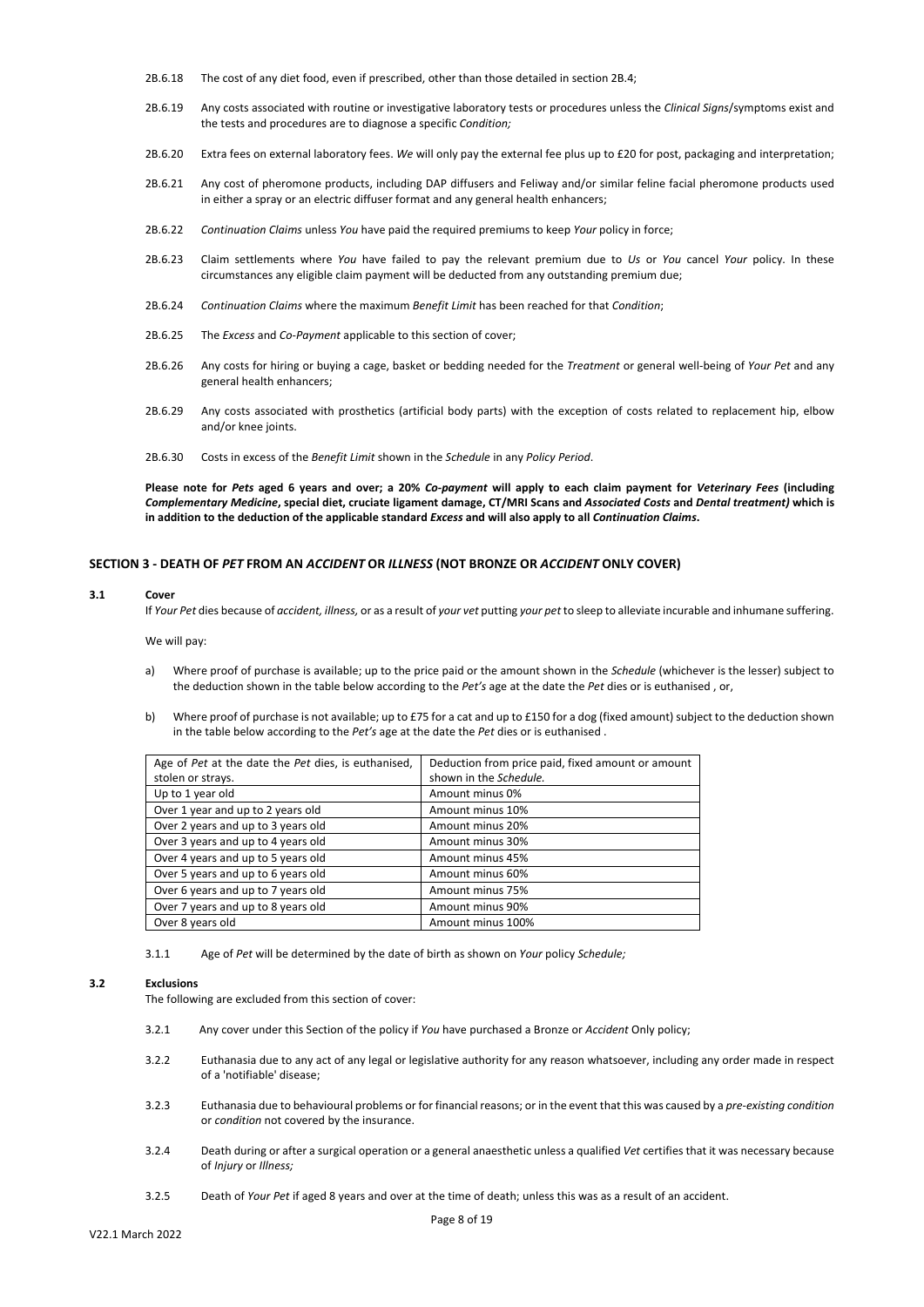- 3.2.6 Any death resulting from *breeding*, pregnancy or giving birth;
- 3.2.7 Any claim if the death has been a result of preventative, routine or elective *Treatment*/procedure. See *Veterinary Fees*;
- 3.2.8 Any death caused by an *Illness*/*Clinical Signs* first noticed before the *Commencement Date* or within the first 10 days of the policy

## **3.3 Specific Conditions Applicable to Sections 2 and 3**

- 3.3.1 If *Your Pet* dies, at *Your* own expense please arrange for *Your Vet* to certify *Your Pets* death.
- 3.3.2 In order to determine the price paid for *Your Pet, You* must provide, at *Your* expense, proof of purchase. If proof of purchase is not provided, *We* will pay up to £75 for a cat and £150 for a dog subject to the deductions in the table above as detailed in 3.1 b).

## **SECTION 4 - EMERGENCY BOARDING KENNEL/CATTERY FEES INCLUDING DAILY MINDING FROM HOME (NOT BRONZE OR**  *ACCIDENT* **ONLY COVER)**

### **4.1 Cover**

If *you* or a family member who permanently lives at *your* address are hospitalised for more than 4 consecutive days, *we* will pay for *your pet* to be looked after by a registered kennel/cattery, if there is no one else in *your* household who can do so.

#### **4.2 Exclusions**

The following are excluded from this section of cover:

- 4.2.1 Any claims by *You* for:
	- 4.2.1.1 Any costs if *you* or *your* family member goes into hospital for any reason, illness or injury that was known to *you*  before *your policy* first started.
	- 4.2.1.3 Any claim under this section within the first 14 days of the start of *your policy.*
- 4.2.2 Any claim by *You* for:
	- 4.2.2.1 Costs as a result of any hospital stay that was not on the advice of a doctor, specialist or consultant;
	- 4.2.2.2 Costs as a result of nursing-home care or convalescence care that *You* do not receive in hospital;
	- 4.2.2.3 Any costs if the hospitalisation is the result of pregnancy, giving birth, alcoholism, drug abuse, drug addiction, attempted suicide or self-harm.
	- 4.2.2.4 Any amount if the Boarding Kennels/Cattery/*Pet* minding business are not licensed.

Any costs not supported by invoices/receipts from the business who looked after *your pet.*

Any costs if *you* do not provide *us* with documents from the hospital showing when the admission and discharge took place.

## **SECTION 5 – ADVERTISING AND REWARD COVER (NOT BRONZE OR ACCIDENT ONLY COVER)**

#### **5.1 Cover**

If *your pet* is lost or stolen, *we* will reimburse *you* for advertising in a local newspaper, making posters or any other expenditure for the recovery of *your pet* (previously agreed by *us*). If *you* need to claim under this section, please call *us* to approve how you plan to use this benefit. *We* will also approve a suitable reward to be offered for recovery of *your pet* up to the maximum amount as shown on *your*  chosen *policy*.

The monetary limit shown on *your* chosen policy is an overall limit for both of these *benefits*, however there is a limit of £50 for the cost of advertising materials (to make posters/flyers etc.).

If *you* wish to use an animal location service, these costs must be approved by *us* before they start work. *You* must provide *us* with a full estimate invoice listing what they plan to do and *we* will tell *you* what *we* will cover. Failure to do so may mean your claim is not settled.

#### 5.2 Exclusions

- 5.2.1 Any costs for reimbursement of money *you* have spent trying to find *your pet* if *we* have not agreed to the way *you* are doing this.
- 5.2.2 Any costs for advertising materials exceeding £50
- 5.2.3 Any costs if *you* cannot provide *us* with invoices or receipts to show what *you* have paid for materials/advertising.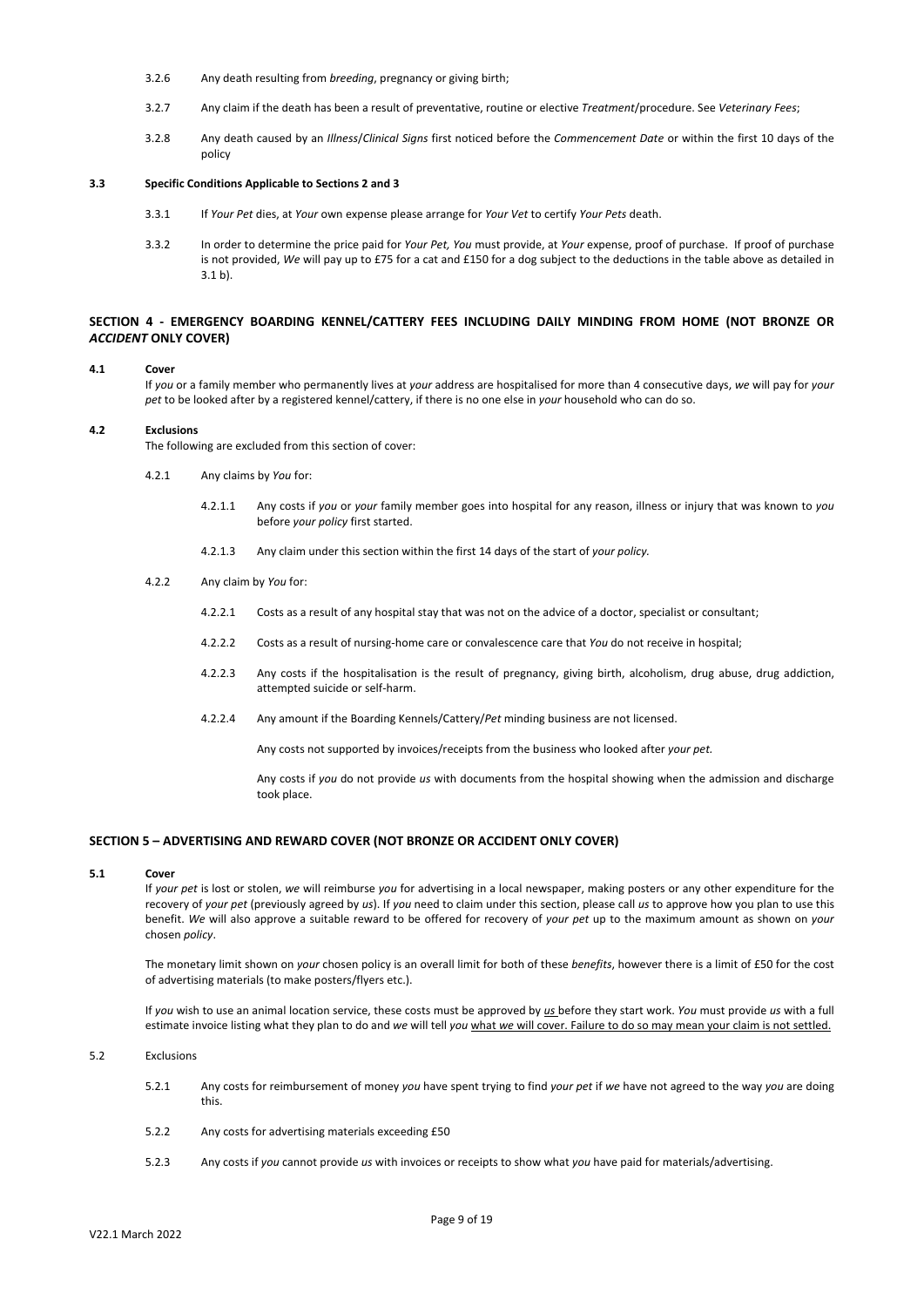- 5.2.4 Any reward payment to anyone who is a member of *your* family, household, or by any person employed by *you*, residing with *you*, or otherwise known to *you*.
- 5.2.5 Any reward payment to the person who was caring for *your pet* when it was lost or stolen.
- 5.2.6 Any reward payment to the person or persons who stole, or was involved in, the theft of *your pet*.
- 5.2.7 Any reward payment that was not approved by *us.*
- 5.2.8 Any reward not supported by a signed receipt giving the full name, address, email address and telephone number of the person who found *your pet*, so *we* can contact them.

### **SECTION 5 - LOSS BY THEFT OR STRAYING (NOT BRONZE OR ACCIDENT ONLY COVER)**

#### **5.1 Cover**

*We* will pay *you* up to the purchase price or the maximum sum shown on *your* chosen *policy,* subject to the deduction shown in the table in Section 3 above according to the *pet's* age at the date the *pet* is stolen or strays, in respect of the permanent loss of *your pet* due to being lost or stolen and after no recovery has been made after 45 days.

*You* must have claimed under "Section 5 – Advertising and Reward Cover" before *you* are able to use this *benefit.* 

*You* must be able to prove *you* have attempted to locate *your pet* by notifying local rescue centres and for dogs, *your* local dog warden. In the case of theft, *you* must provide evidence that *you* have notified the Police to report the theft and have a crime reference number.

This benefit can only be paid once per *period of insurance.*

If *you* are unable to provide *us* with formal proof of the amount paid for *your pet, we* will pay up to £75 for a cat and up to £150 for a dog (fixed amount) subject to the deduction shown in the table in Section 3 above according to the *pet's* age at the date the *pet* is stolen or strays.

If *your pet* is found or has returned after claiming, *you* must repay for *us* the full amount *we* have paid out under this section of the policy.

#### **5.2 Exclusions**

- 5.2.1 Any costs for theft which did not involve forcible and violent entry to a secure area, such as a pen or *Your* home;
- 5.2.2 Any reward to a member of *Your* family, to any person known to *You*, or to the person who was caring for *Your Pet* at the time of the incident;
- 5.2.3 Any costs if *you* or the person looking after *your pet* has freely parted with them.

Any costs for the theft of *your pet* where it was not reported to the police, and *you* are unable to provide *us* with the crime reference number.

Any costs for *your pet* straying, where it was not reported to local rescue centres and for dogs, *your* local dog warden. *You* will need to prove this in order for *your* claim to be considered.

- 5.2.4 Any claim where the *Pet* is aged 8 years and over at the time of loss.
- 5.2.5 *Your Pet* must not be found within 45 days of being stolen or straying.

#### **SECTION 6 -** *HOLIDAY* **CANCELLATION COVER (NOT BRONZE OR** *ACCIDENT* **ONLY COVER)**

## **6.1 Cover**

*We* will reimburse *you* up to the amount shown on *you* up to the amount shown on *your* chosen *policy* for the non-recoverable travel and accommodation costs incurred by you if:

- *- You* cancel *your holiday* within 14 days prior to departure or;
- *- You* come home early because *your vet* believes *your pet* needs lifesaving *treatment* or lifesaving surgery.

*You* must, at *Your* own expense, provide *Us* with receipts showing the dates and costs *You* had to pay because of cancelling or cutting short *Your Holiday* from the travel company, tour operator or other similar party.

The total *Benefit Limit* that *We* will pay for *Holiday* Cancellation Cover is the *Benefit Limit* shown in *Your Schedule* in any one *Policy Period.*  These will be subject to maximum of 25p per mile for travelling expenses and £75 per night for accommodation expenses.

### **6.2 Exclusions**

- 6.2.1 Any *Holiday* costs where the *Holiday* was booked less than 28 days before *You* leave;
- 6.2.2 Any costs if *you* can claim these expenses back from anywhere else, for example, *your* travel insurance.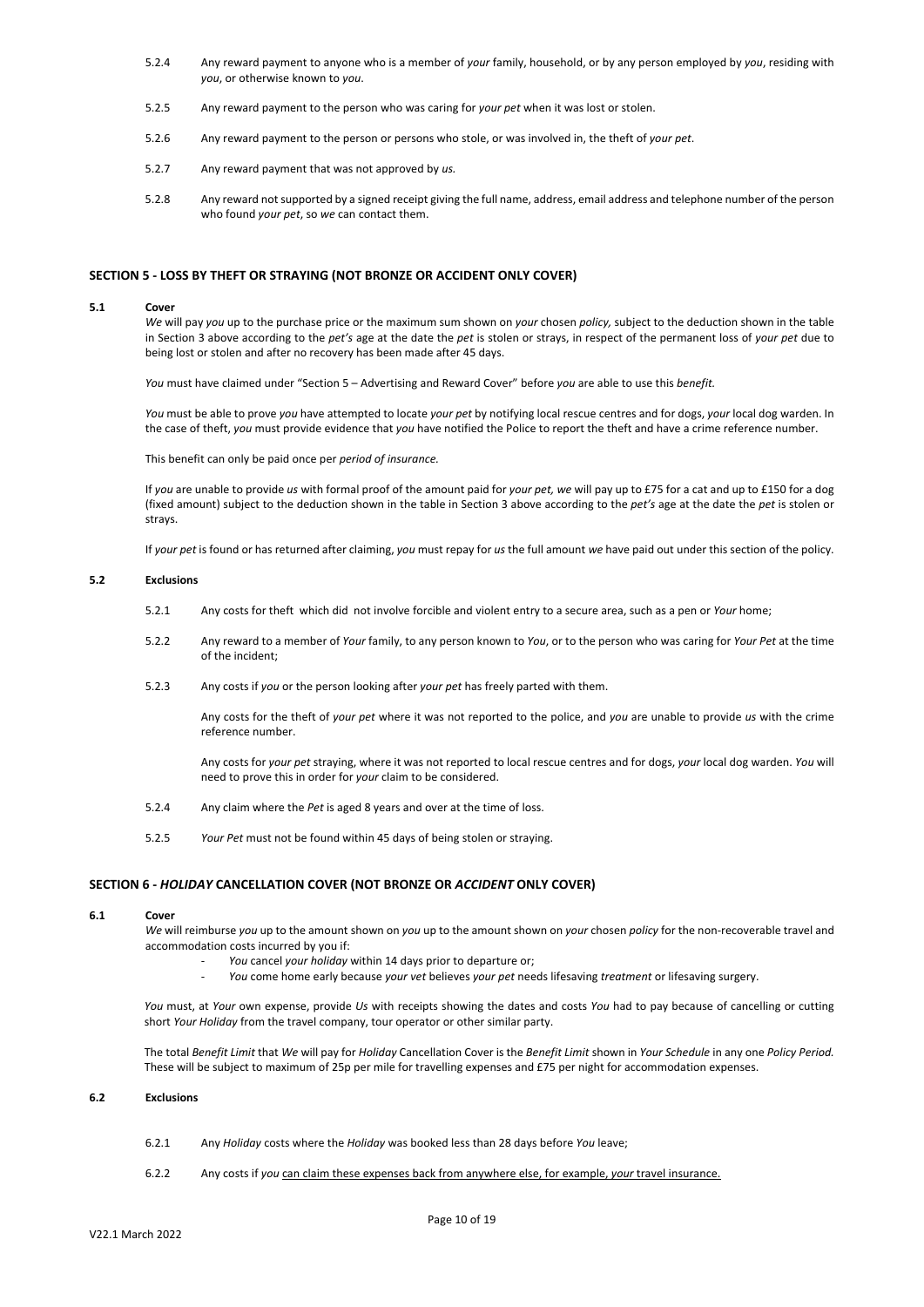- 6.2.3 Any additional cancellation charges incurred because *you* did not tell the company providing *your* transport or accommodation, their agents or any person acting for *you* , as soon as *you* knew *you* had to cancel *your holiday.*
- 6.2.4 Any costs for anyone else that is on *Holiday* with *You* or is going to be on *holiday* with *you.* Unless they are under 18 years of age and no other adult is able to take care of them.
- 6.2.5 Any costs if *your pet* does not have lifesaving *treatment* or lifesaving surgery which result in *you* cancelling *your holiday* or returning home early.
- 6.2.6 Any costs if *your Holiday* that does not start and finish in the *Policy Period*.
- 6.2.7 Any costs if the *Injury* was known about before going on *Holiday* and the *Injury* was likely to necessitate emergency *Treatment* and/or surgery.
- 6.2.8 Any costs if the *treatment* was for an *illness* or *accident* that is not covered on *your* policy.
- 6.2.9 Any additional costs which are incurred, e.g. if *you* fail to arrive on time at the airport / ferry port.
- 6.2.10 Any claim more than one year after *you* return.
- 6.2.11 Any costs if *you* cannot provide *us* with all invoices and receipts for the expenses *you* are claiming. *You* must provide *us* a booking invoice for the *holiday,* detailing any cancellation charges. *You* must also provide *us* with confirmation and (where applicable) evidence that *you* are unable to claim these costs back from *your* travel providers.

### **SECTION 7 - OVERSEAS TRAVEL EXTENSION (NOT** *ACCIDENT* **ONLY COVER)**

#### **7.1 Cover**

Any costs in the events *your pet* requires *treatment* whilst outside the UK.

Cover overseas is subject to 30 days on all *policies,* and a maximum of 2 *holidays* in total per *policy period*.

*We* will pay up to the maximum *benefit limit* as shown in the *schedule* per *policy period* towards the costs of emergency *treatment.*

#### **7.2 Exclusions**

- 7.2.1 Any costs exceeding *Benefit Limit* as shown in the *Schedule* for emergency *Veterinary Fees;*
- 7.2.2 Any costs resulting from a *Holiday* that started before the *Commencement Date*;
- 7.2.3 Any costs for *Treatment* occurring outside the maximum *Holiday* duration of 30 days;
- 7.2.4 Any costs resulting from an *injury* or *illness* not covered under the policy.
- 7.2.5 Any costs if *you* are unable to provide invoices/receipts showing the *treatment* given to *your pet* and the cost.
- 7.2.6 The *Excess* and *Co-Payment* applicable to this section of cover.

### **7.3 Notification of Claim Cost**

**If the total** *Veterinary Fees* **are likely to exceed £2,000 (at the exchange rate prevailing at the time of** *Treatment***)** *You* **must inform**  *Insurance Factory* **immediately on +44 2392 627356 for pre-authorisation as** *We* **may wish to obtain a second opinion from** *Our* **veterinary advisor.** 

### **SECTION 8 - ACCIDENTAL DAMAGE (GOLD AND GOLD PLUS COVERS ONLY)**

#### **8.1 Cover**

*We* will pay up to the *Benefit Limit* as shown in the *Schedule* for any costs incurred following accidental damage to personal property that is not owned by *You*, a member of *Your* immediate family, a relative, employee, guest or other person who is responsible for or in control of *Your Pet*, such damage being caused directly by *Your Pet*. *You* are covered while *Your Pet* is visiting someone else's property, whether or not *You* are legally liable for the damage. *You* must give *Us* independent proof of value at *Your* cost. The damaged item must not be disposed of without *Our* written consent. A deduction will be made from the claim for wear and tear for items which were purchased more than 12 months before the damage occurred.

#### **8.2 Exclusions**

- 8.2.1 Damage to any motor vehicle or its contents;
- 8.2.2 Damage caused by *Your Pet* vomiting, defecating (fouling) or urinating;
- 8.2.3 Damage while *Your Pet* is left unattended.

# **SECTION 9 - THIRD PARTY LEGAL LIABILITY (DOGS ONLY)**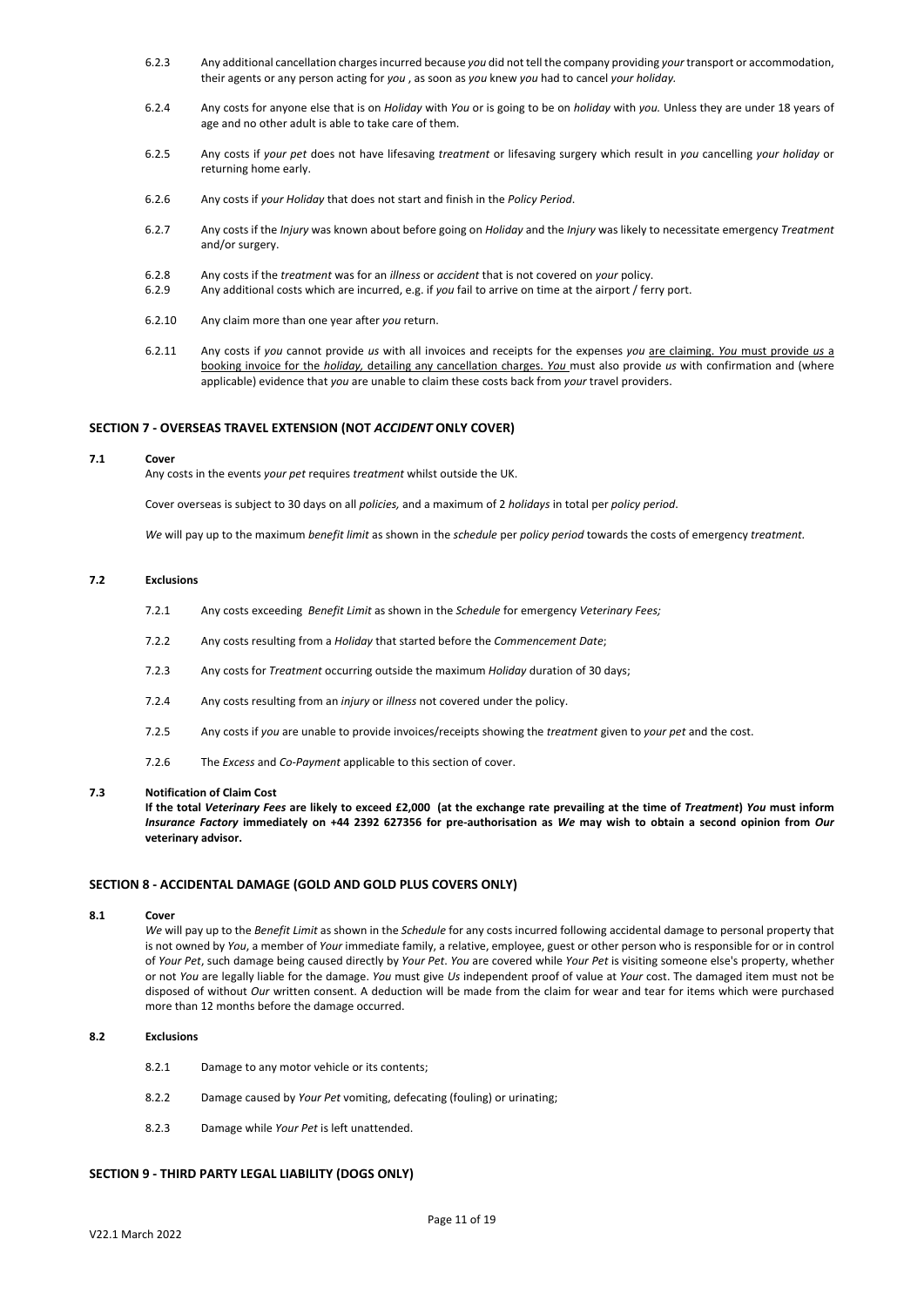## **9.1 Cover**

Where property is damaged accidentally or someone is accidentally killed or accidentally injured or becomes ill as a result of an incident occurring within any member country or state of the European Union during the *Policy Period* involving *Your* dog and for which *You* are legally responsible *We* will indemnify *You* in respect of:

- 9.1.1 Compensation and the claimant's costs and expenses;
- 9.1.2 The legal costs and expenses with *Our* written consent for defending a claim made against *You* under this section.

The maximum *We* will pay for Third Party Legal Liability is shown in *Your Schedule* in respect of any one occurrence or all occurrences of a series consequent on or attributable to any one original cause or source in any one *Policy Period.*

## **9.2 Specific Conditions**

- 9.2.1 *You* must not admit responsibility, agree to pay any claim or negotiate with any other persons following an incident;
- 9.2.2 *You* must provide *Us* with any information relating to the claim *We* ask for including detail of *Your* dog's medical and behavioural history, history of ownership and details of any other insurance policies that might contribute towards compensating the claimant;
- 9.2.3 *You* agree for *Us* to take charge of *Your* claim and allow *Us* to prosecute, defend or settle the same on terms *We* are advised are legitimate in *Your* name for *Our* benefit;
- 9.2.4 *You* agree to help *Us* ascertain all the circumstances of an incident leading to a claim, provide written statements and go to court if *We* require it;
- 9.2.5 *You* must immediately send *Us* any writ, summons or legal documents of whatever nature relating to a claim made against *You* and *You* must never send any replies to such documents.
- 9.2.6 *You* must pay any policy *Excess* due under this section of the policy, as shown on *Your* policy *Schedule*, when *We* request it following an incident that may give rise to a claim. Failure to pay the *Excess* when requested may result in *Us* refusing to pay additional costs incurred or in *Us* refusing to deal with any third party claim.

#### **9.3 Exclusions**

This section shall not apply to liability in respect of:

- 9.3.1 Any compensation, costs or expenses:
	- 9.3.1.1 For defending *You* which *We* have not agreed to in writing beforehand;
	- 9.3.1.2 If *You* are legally liable because of a contract *You* have entered into;
	- 9.3.1.3 If the claimant is a person who lives with *You*, is a member of *Your* immediate family or is employed by *You;*
	- 9.3.1.4 Which involves *Your* employment, profession, occupation or business;
	- 9.3.1.5 If *You*, a member of *Your* immediate family or any person who lives with *You* or is employed by *You* is responsible for or is looking after the property damaged;
	- 9.3.1.6 Where *Your Pet* is under the control and custody of a professional dog sitter, walker, groomer or other similar professional caring for *Your* dog where payment is made.
	- 9.3.1.7 Where *You* have not followed advice given to *You* by previous owners of *Your* dog or by any rehoming organisation about *Your* dog's behavioural traits;
	- 9.3.1.8 For an incident at *Your* workplace;
	- 9.3.1.9 If *You* are insured under any other insurance policy that covers the same loss, unlessthat cover has been exhausted.
- 9.3.2 Any claims:
	- 9.3.2.1 Arising from loss or destruction of, or damage to, any property, or death of or bodily injury to any person, directly or indirectly caused by pollution or contamination, unless the pollution or contamination is directly caused by a sudden, identifiable, unintended and unexpected incident which occurs in its entirety at a specific time and place during the *Policy Period*. All pollution or contamination which arises out of one incident shall be deemed to have occurred at the time such incident takes place;
	- 9.3.2.2 Arising as a result of any deliberate act;
	- 9.3.2.3 As a result of any person handling *Your* dog without *Your* permission or consent;
	- 9.3.2.4 Claims where no legal liability is established.
	- 9.3.2.5 Claims for an incident which occurs at any place where *You* or members of *Your* family are subject to a contract of employment.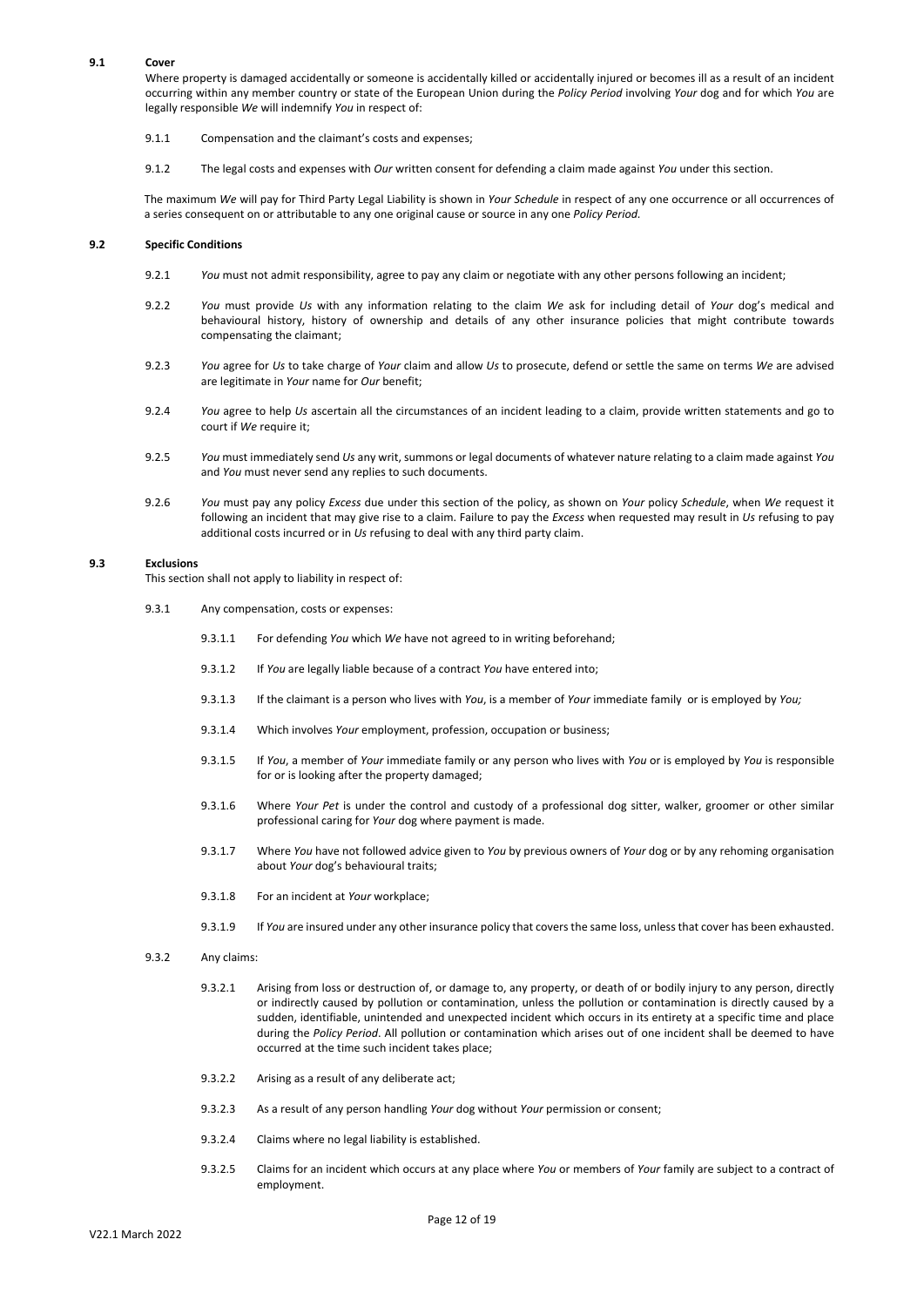- 9.3.2.6 Any claim if *Your Pet* is a cat.
- 9.3.2.7 Any claim resulting from *Your Pet* passing on any disease or virus.
- 9.3.2.8 Any claim whilst *Your Pet* is being transported in a motorised vehicle.
- 9.3.3 The *Excess* applicable to this section of cover;
- 9.3.4 The matters referred to in the General Exclusions, Section 13.
- 9.3.5 The cost of fines, penalties, punitive, exemplary, aggravated, liquidated and multiple damages;
- 9.3.6 Any claim or other proceedings against *You* or *Your immediate family* lodged or prosecuted in a court outside the *United Kingdom*.
- 9.3.7 Any claim where legal liability has not been established.
- 9.3.8 Any amount in excess of the Third Party Legal Liability limit of Cover, shown on *Your Schedule*, in respect of all claims occurring under section 9 during the *Policy Period*.

# **SECTION 10 - GENERAL CONDITIONS**

### **10.1 General Conditions**

- 10.1.1 If at the time of an event giving rise to a claim under this policy, there is any other insurance policy in *Your* name which is in force and which provides cover for the same expense, loss, damage or liability then *We* will only be liable for *Our* proportionate value of the claim, such proportion being determined by reference to the cover provided under each of the relevant policies. This General Condition does not apply to Section 9 - Third Party liability (Dogs Only).
- 10.1.2 A dog on a public highway must be wearing a collar (with the name and address of the owner engraved on it or engraved on a tag) and lead and be under control. Appropriate steps must be taken to ensure a dog does not escape or stray and any area in which a dog is kept must be secure and appropriately fenced or otherwise secured. *Your* dog must be muzzled where this is recommended when in public or on walks. Failure to comply may result in any claim being declined.
- 10.1.3 *You* must be the owner of *Your Pet* who must live with *You* at *Your* home address, as detailed within *Your Schedule*. Cover will cease immediately if *your pet* is sold of *your pet* is living somewhere else, whether temporarily or permanently (unless agreed by *us*).
- 10.1.4 *You* must contact *us* as soon as *you* are aware of any changes that need to be to *your policy,* such as *your* postal address, phone number or email address. In the event of a change in *your pet's* or *your* details, this may affect the premium for the rest of the *period of insurance.*
- 10.1.5 During the *Policy Period You* must take care of *Your Pet* including arranging and paying for any *Treatment* normally recommended by *Your Vet* to prevent or reduce the risk of *Illness* or *Injury*.
- 10.1.6 *You* must take *your pet* for regular annual check-ups and keep *your pet* vaccinated as advised by *your vet.* There is no cover provided for these diseases in the event that the required vaccinations have not been administered to *your pet.* Homeopathic vaccines are not acceptable.
- 10.1.7 *You* must ensure that *Your Pet* is treated regularly to prevent worms, ticks and fleas and if there is a risk of contagion, to keep *Your Pet* isolated from the same.
- 10.1.8 For *illnesses* that can have multiple sites or bilateral *illnesses* such as eyes, ears or legs *we* shall treat all occurrences of an *illness* as the same *illness* and charge only one fixed excess per *period of insurance*. This is the definition as to how benefits are provided under this *policy* of insurance. If the *condition* diagnosed by *your vet* is the same as a previous *condition*, they will be treated as the same.
- 10.1.9 *You* must not misrepresent, misstate, omit or conceal any Information from the application for this insurance or when renewing it or claiming against it. In entering into the contract and under the Consumer insurance (Disclosure and Representations) Act 2012, *you* are under a duty to take all care in answering all questions in relation to this insurance honestly and to the best of *your knowledge.* This includes anything that appears within *your policy schedule* as well as any information relating to *your pet's* medical history. *Your* failure to take reasonable care to avoid misrepresentation in relation to the information provided could result in *your policy* being cancelled or *your* claim being rejected or not fully paid. If *you* are in any doubt about *your* duty to take reasonable care not to make a representation, please contact *us.*
- 10.1.10 If *We* have made any overpayments regarding claim settlements, this will be requested back in full and/or deducted from any future claims.
- 10.1.11 If *we* offer further *periods of insurance, we* may change the premium, *fixed excess* and terms and conditions as *your pet* gets older, and to allow for future increase in *treatment* costs.

# 10.1.12 **Rights of Third Parties** The parties do not intend any term of this agreement to be enforceable pursuant to the Contracts (Rights of Third Parties) Act 1999 nor any amendments to the Act or replacement legislation.

10.1.13 **Territorial Limits**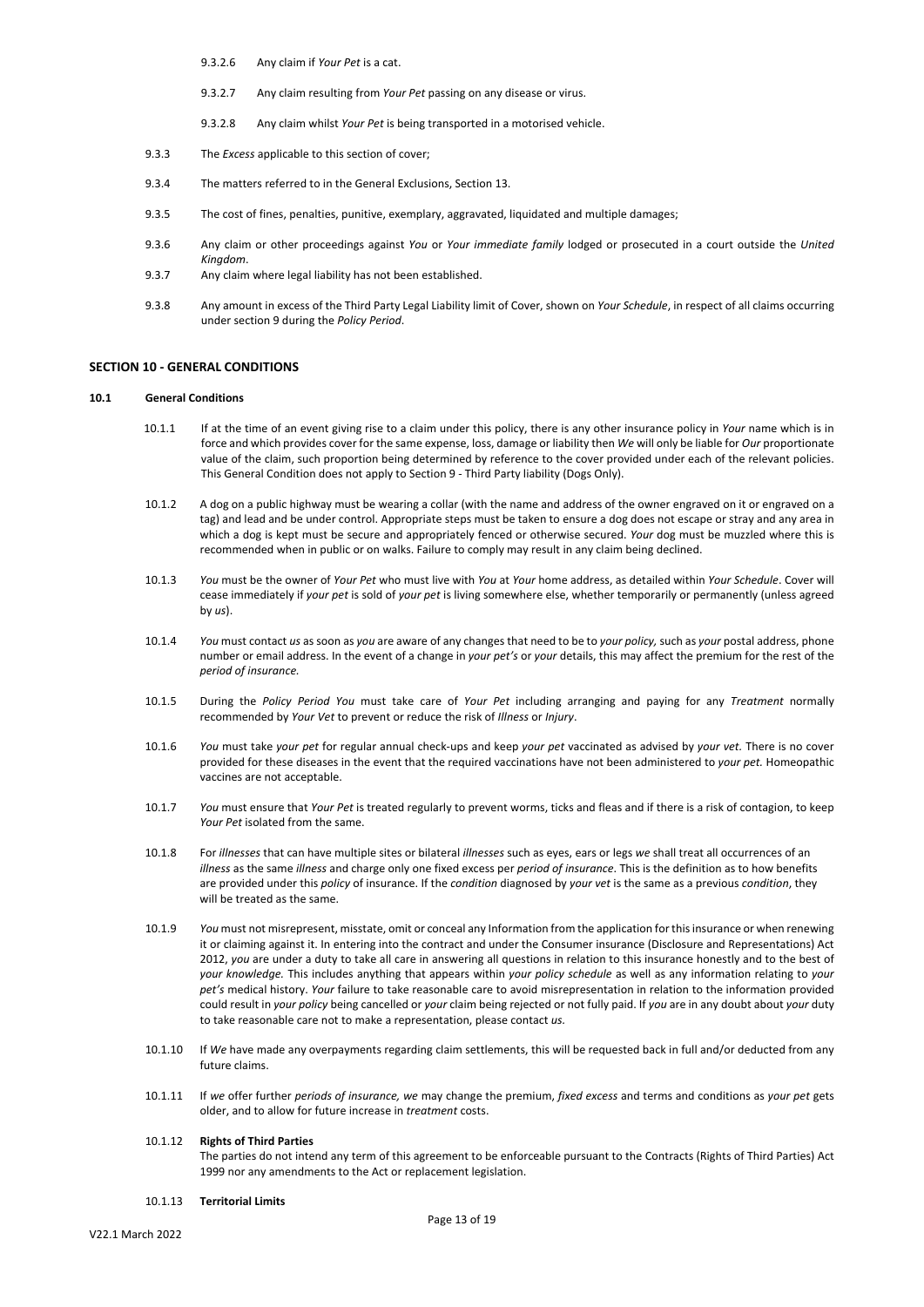This policy is valid in the *UK* and includes cover while *You* travel on *Holiday* with *Your Pet* in the *UK* and Republic of Ireland for 2 trips with a maximum of 30 days in each *Period of Insurance*. It also provides cover while *You* travel on *Holiday* with *Your Pet* outside the UK for 2 trips with a maximum of 30 days in each *Period of Insurance* under the Bronze, Silver, Silver Plus, Gold and Gold Plus levels of cover. Please visit the gov.uk website to follow the latest guidance on travel within the EU post-Brexit.

- 10.1.14 *You* must arrange for a *Vet* to examine and treat *Your Pet* as soon as possible after it shows *Clinical Signs* of an *Injury* or *Illness*. If *We* can see evidence in *Your Pet's* clinical history that there has been any delay in arranging veterinary *Treatment We* will refer the case to an independent *Vet*. If it can be established that the delay in arranging *Treatment* has or is likely to result in additional costs or expenses being incurred *We* reserve the right to either refuse to admit the claim or make a deduction from any settlement to reflect these increased costs or expenses.
- 10.1.15 *We* are entitled to take over any rights in the defence or settlement of any claim and to take proceedings in *Your* name for *Our* benefit against any other party.

### **SECTION 11 - HOW TO CLAIM**

- **11.1** In the event of an *Accident*, *Injury*, *Illness*, loss, destruction or damage giving rise or likely to give rise to a claim under this policy, *You* must either:
	- 11.1.3 Contact *Insurance Factory* by email [\(aa@insurancefactory.co.uk\)](mailto:aa@insurancefactory.co.uk) or telephone (0330 102 5745) and request *Insurance Factory* to send *You* a claim form. Full instructions of how to complete the claim form will be provided. *You* must co-operate fully and truthfully to give *Insurance Factory* any information they may need.
	- 11.1.4 *You* can also write to *Insurance Factory* at AA Pet Insurance, Connect Centre, Kingston Crescent, Portsmouth, PO2 8DE and request *Insurance Factory* to send *You* a claim form. Full instructions on how to complete the claim form will be provided. *You*  must co-operate fully and truthfully to give *Insurance Factory* any information they may need.

## **11.2 Notification of Claims Cost**

**If the total** *Veterinary Fees* **are likely to exceed £2,000 (at the exchange rate prevailing at the time of** *Treatment***)** *You* **must inform**  *Insurance Factory* **immediately on 0330 102 5745 for pre-authorisation as** *We* **may wish to obtain a second opinion from** *Our* **veterinary advisor.**

### **SECTION 12 - CONDITIONS OF SETTLING CLAIMS**

- **12.1** If requested by *Insurance Factory*, the *Vet* attending to *Your Pet* or the usual or previous *Vet* must, at *Your* expense, provide *Insurance Factory* with all information about *Your Pet*, including its full medical history or its *Treatment* as *Insurance Factory* may require.
- **12.2** *You* and *Your Vet* will have to complete all applicable sections of *Our* claim form and submit the same to *Insurance Factory* before a claim can be assessed by *Insurance Factory*. An incomplete claim form will be returned and this will delay settlement of *Your* claim. *We* will not pay any fee charged by *Your Vet* for completing the claim form. *Your* fully completed claim form is to be returned to *Us* without undue delay and in any event within 90 days of the last date on which *Treatment* occurred.
- **12.5** *You* must continue to pay *Your* premium and renew *Your* policy in order to receive payment for claims. In the event *You* fail to pay *Your* premium, lapse *Your* policy or cancel *Your* policy, all claim payments will cease from the date the policy is either lapsed or cancelled, or from the date of default in the event of non-payment, and no further monies will be due from *Us*.
- **12.6** *We* have the discretion to pay a claim for an *Accident* that occurred within the first 24 hours, subject to independent evidence to support that the *Accident/Injury* occurred after the policy was incepted.

## **SECTION 13 - GENERAL EXCLUSIONS**

- **13.1** Any *Pre-existing Conditions*.
- **13.2** Any claims for *Illness* displaying *Clinical Signs* within 10 days of the *Commencement Date*.
- **13.3** Any claims for an *Accident* which occurs within 24 hours of the *Commencement Date*.
- **13.4** Any claims arising from *Your Pet* being neutered or spayed, including any complications or *conditions* that are the result of these procedures.
- **13.5** Any claim arising as a result of any sexually transmitted disease, rabies, Aujesky's disease, leishmaniasis, epidemic outbreaks or any 'notifiable' disease as listed by the Department for Environment, Food & Rural Affairs (DEFRA).
- **13.6** *We* will not pay any claims where fraud has been committed against *us* or where false information has been provided to *us.* . For more information, please view "SECTION 19 – OTHER INFORMATION" under the heading "Fraud".
- **13.7** Any claims arising as a result of Act of Parliament, by law or central or local government regulation.
- **13.8** Any costs for any *treatment* or *complementary therapy* connected to or resulting from organ transplants and fitting full or partial artificial limbs (prosthesis) with the exception of costs relating to replacement hip, elbow and or knee joints including pre and postoperative care.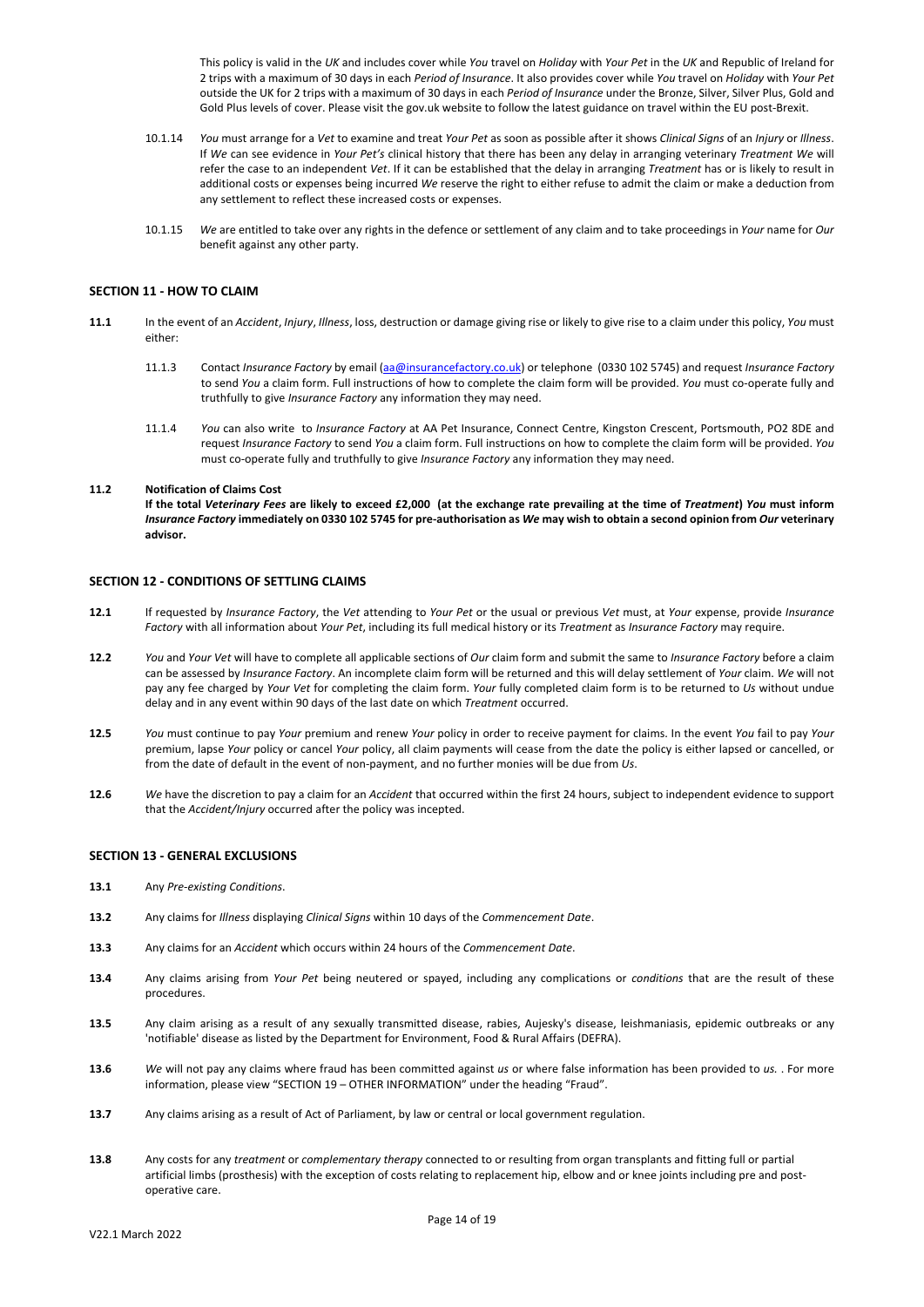- **13.9** Any costs arising as a result of experimental surgical procedures.
- **13.10** Any claims arising due to war, invasion, act of foreign enemy, hostilities (whether this was declared or not), civil war, rebellion, *terrorism*, revolution, insurrection or military or usurped power.
- **13.11** Any claims arising due to ionising radiations or contamination by radioactivity from any fuel or from any nuclear waste from the combustion of nuclear fuel.
- **13.12** Any loss, *Injury*, damage, *Illness*, death or legal liability directly or indirectly caused by, happening through, in consequence of or contributed to:
	- 13.11.1 An epidemic, pandemic or other such health warning, and declared as such by the World Health Organisation;
	- 13.11.2 Arising from any fear or threat (whether actual or perceived) of such epidemic or pandemic being declared or occurring;
	- 13.11.3 Any action taking in controlling, preventing, suppressing or in any way relating to any outbreak of such epidemic or pandemic.

If *We* allege that, by reason of this exclusion, any claim is not covered by this policy the burden of proving the contrary shall be *Your* responsibility.

- **13.13** Where *You* have not followed advice given to *You* by previous owners of *Your Pet* or by any re-homing organisation.
- **13.14** Payments under this policy unless *You* have complied with all the terms, conditions and endorsements of this policy.
- **13.15** *We* shall not be liable for any claims of any kind which are caused by *Your Pet* straying, escaping, damaging property, or attacking persons or pets if *Your Pet* has done this on any previous occasion.

### **13.16 Excluded Pets**

- 13.18.1 Any pets being used for *breeding*, guarding, track racing, coursing, beating, or used in connection with any business, trade, profession, or occupation (whether *you* are paid for such purposes or not).
- 13.18.2 Any dogs used as gundogs, used for or in connection with shooting or for the purposes of hunting of any kind whether for business or recreational purposes.
- 13.18.4 Any *Pets* used for *breeding*.
- 13.18.5 The following dogs, as outlined in the Dangerous Dogs Act 1991, and/or any dog crossbred from these are specifically excluded from cover under any section of this policy:
	- Pit Bull Terrier
	- Japanese Tosa/Tosa Inus
	- Dogo Argentino (also referred to as Argentine Dogo and Argentinian Mastiff)
	- Fila Brasileiro

Including any "type", as defined in the Dangerous Dogs Act 1991, considered to match the description of a prohibited "type"; any breed crossed with the above; and any other breed or type deemed be dangerous by the Secretary of State and subsequently added to the Dangerous Dogs Act 1991.

- 13.18.6 In addition, the following types/breeds and/or any dogs crossbred from these are also excluded from cover under any and all sections of this policy:
	- American Bandogge/Bandogge Mastiff
	- American/Irish Staffordshire Bull Terriers
	- Australian Dingo
	- Boerboel
	- Bully Kutta
	- Canary Dogs/Perro De Pressa Canarios/Presa Canarios
	- Cane Corsos
	- Czechoslovakian Wolfdogs/Sarlooswolfhounds/Wolf Hybrids
	- Korean Jindo
	- Northern Inuit Dogs
	- Racing Greyhounds
	- Shar Pei
	- Tamaskan
	- Utonagan
- **13.19** Any *Pet* less than 8 weeks old.
- **13.20** Claim settlements where *You* have failed to pay the relevant premium due to *Us* or *You* cancel *Your* policy. In these circumstances any eligible claim payment will be deducted from any outstanding premium due.
- **13.21** The applicable *Excess* and *Co-payment*, as shown in *Your Schedule*.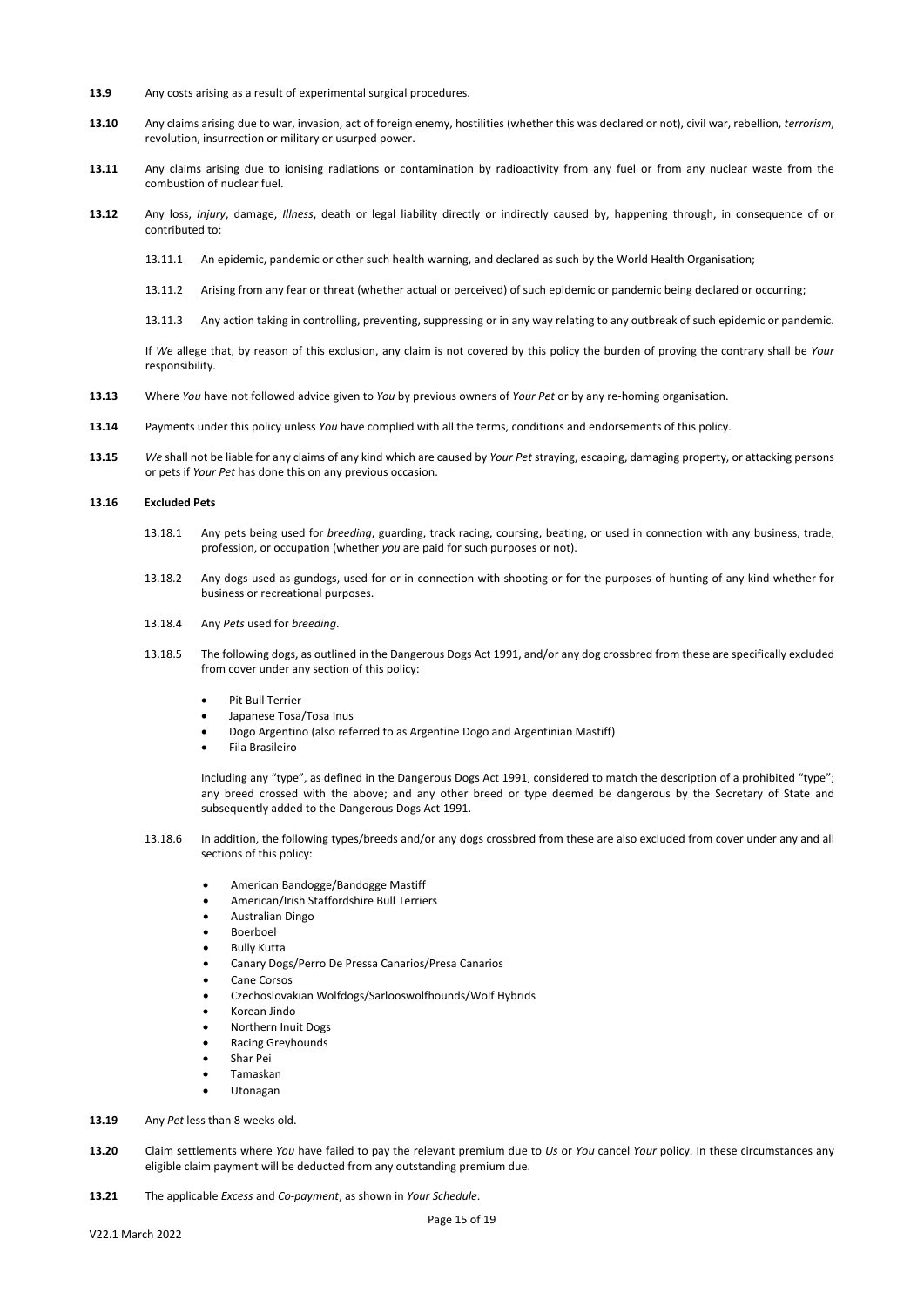- **13.22** Loss, damage, cost or expense of whatever nature arising directly or indirectly from an act of *terrorism* regardless of any other cause or event contributing at the same time or in any other sequence to the loss.
- **13.23** Any *pet* that shows, or has shown, aggressive tendencies or has been trained to attack.
- **13.24** This policy excludes all *pets* used for commercial security work or those which have been trained to attack. All cover is excluded for any policyholders who also hold a Security Industry Authority (SIA) licence of any description whilst undertaking the designated activity that the SIA licence allows.
- **13.25** Any charge for surgical equipment that can be used more than once.
- **13.26** Fees for unapproved *Complementary Medicine* including but not limited to pulsed magnetic field therapy, matrix energy field therapy, the Bowen Technique, reiki massage and faith healing are excluded from cover.
- **13.27** Any claims made for any event, *Accident, Illness*, incident or *Injury* that happens outside of the *Policy Period*.

### **SECTION 14 - NON PAYMENT**

- **14.1** In the event of payment default *You* have 7 days from the date of default to contact *Us* to arrange payment. If payment is not received *Your* policy will be cancelled from the default date. A pro-rata charge for *Your* period on cover will be made. Where a claim has been made, the remaining premium for the policy year will be charged.
- **14.2** In the event *Your* Direct Debit is cancelled *You* have 7 days from the date the Direct Debit is cancelled to contact *Us* to arrange payment and provide *Us* with valid bank details. If payment is not received *Your* policy will be cancelled from the date *We* are notified by *Your* bank that the Direct Debit is cancelled. A pro-rata charge for *Your* period on cover will be made and an administration charge will be made as detailed in *Insurance Factory's* Terms of Business. Where a claim has been made, the remaining premium for the policy year will be charged.

### **SECTION 15 - CANCELLATION RIGHTS**

- **15.1** Once *You* have purchased a policy, *You* have 14 days from the *Commencement Dat*e within which *You* can cancel the policy. If *You* wish to cancel *Your* policy please contact *Insurance Factory 's* offices using the details below. Upon receipt of *Your* cancellation request *We* shall cancel *Your* policy and provided no claims have been made *You* shall receive a refund of any premium *You* have paid. *Insurance Factory* will charge an administration fee. Please refer to *Insurance Factory 's* Terms of Business for full details.
- **15.2** If *You* wish to cancel *Your* policy at any other time, a pro-rata charge will be made as well as the administration charge detailed in *Insurance Factory's* Terms of Business. If *You* wish to cancel *Your* policy please contact *Insurance Factory's* offices using the details below.
- **15.3** If *You* wish to cancel *Your* policy and a claim has been made, including if a claim is made against *You,* the remaining premium for the policy year will be charged in the month of the cancellation notification. If *You* wish to cancel *Your* policy please contact *Insurance Factory's* offices either in writing by post to Insurance Factory Limited, 5th Floor, The Connect Centre, Kingston Crescent, North End, Portsmouth, Hampshire, PO2 8DE, or by email t[o cancellations@insurancefactory.co.uk](mailto:cancellations@insurancefactory.co.uk) or by telephone on 0330 102 5762.
- **15.4** *We* may cancel *Your* policy if there are serious grounds to do so, for example *You* have advised *Us* of a change in *Your* or *Your Pets* circumstances which means *You* no longer meet *Our* risk criteria; where *We* suspect fraud or *You* have deliberately or recklessly misrepresented the information provided in connection with this insurance. *We* will do this by writing to *You* at *Your* last known address. If *We* cancel *Your* policy all claim payments will cease from the date the policy is either lapsed or cancelled and no further monies will be due from *Us*
- **15.5**The administration charge for cancellation as specified in *Insurance Factory's* Terms of Business will not be applied if *Your Pet* has died or has been reported as lost or stolen. If *Your Pet* dies or is reported as lost or stolen and *You* need to make a claim, the remaining premiums for the full policy year will not be charged.

### **SECTION 16 - ADDITIONAL BENEFITS**

- **16.1** *Your* policy includes the following additional benefits:
	- 16.1.1 Find a *Pet* Sitter *We* can put *You* in contact with members of the National Register of *Pet* Sitters. These are people who have registered with and abide by their Code of Practice and are not specifically recommended by or affiliated to *Us*. If *You* need to contact a *Pet* sitter call 0330 102 5743.
	- 16.1.2 Find a *Vet We* can put *You* in contact with a local *Vet* wherever *You* are in the UK. If *You* need to contact a *Vet* call 0330 102 5742.

## **SECTION 17 - COMPLAINT HANDLING PROCEDURE**

If *You* have a complaint please follow this procedure:

**17.1** If *You* are unhappy with any part of *Our* service please write to: The Complaints Manager, Insurance Factory Limited, The Connect Centre, Kingston Crescent, North End, Portsmouth, Hampshire, PO2 8DE. Alternatively *You* can emai[l complaints@insurancefactory.co.uk](mailto:complaints@insurancefactory.co.uk) or call us on 0330 102 5741..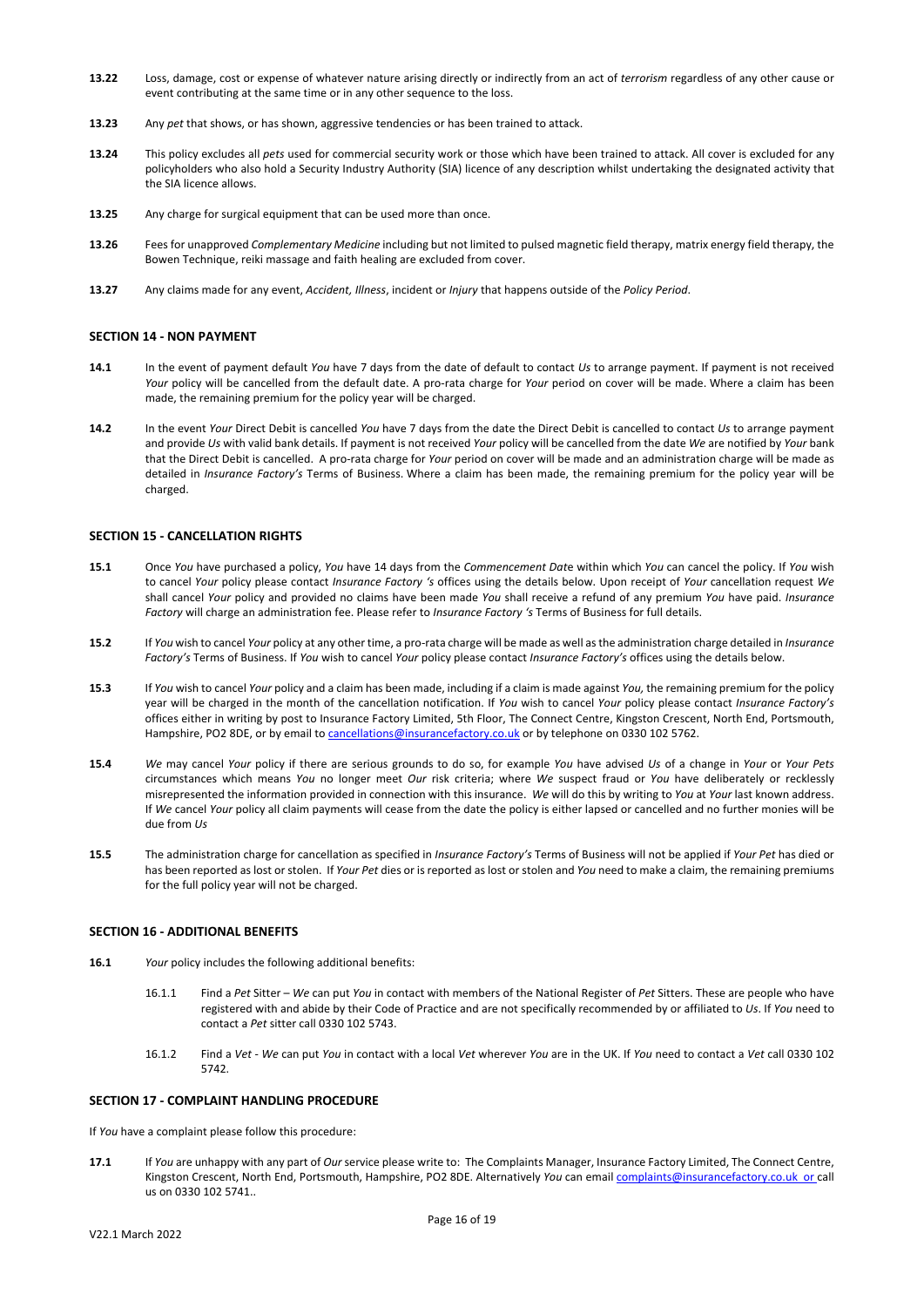- **17.2** If *we* have given *you our* final response, or if *you* have not heard from *us* within 8 weeks, or if *you* are still not satisfied *you* may refer *your* case to the Financial Ombudsman Service (FOS). The Ombudsman is an independent body that arbitrates on complaints about general insurance products and other financial services. It will only consider complaints after *you* have been provided with written confirmation that all internal complaints procedures have been exhausted.
	- Insurance Division Financial Ombudsman Service Exchange Tower Harbour exchange square London E14 9SR Tel: 0300 123 9123 Fax: 020 7964 1001

Please note that *you* have six months from the date of the final response in which to refer *your* complaint to the ombudsman. Referral to the ombudsman will not affect *your* right to take legal action.

### **17.3 Financial Services Compensation Scheme**

If *We* are unable to meet *Our* liabilities *You* may be entitled to compensation under the Financial Services Compensation Scheme (FSCS). Further information about compensation scheme arrangements is available a[t www.fscs.org.uk,](http://www.fscs.org.uk/) by emailin[g enquiries@fscs.org.uk](mailto:enquiries@fscs.org.uk) or by phoning the FSCS on 0207 741 4100 or 0800 678 1100.

## **SECTION 18 – HOW WE USE YOUR INFORMATION**

*We* believe in keeping *Your* information safe and secure. Full details of what data *We* collect and how *We* use it can be found in *Our* privacy policy on *our* pet insurance website, or by requesting a copy from *Our* Data Protection Officer (contact details below). This section provides *You* with some basic information and briefly explains what *We* do with *Your* information

*We* are governed by the Data Protection legislation applicable in both the United Kingdom.

*We* collect *your* personal details in order to consider *Your* application for insurance and to administer insurance services to *You*, including claims investigation and management

*We* may use *Your* personal information for a number of lawful purposes. These include: providing *You* with *Our* contracted services; dealing with *Your* claim; carrying out checks such as fraud checks and credit checks; and where agreed, providing *You* with information about similar products and services which may be of interest to *you.*

In order to provide *Our* services to *You*, *We* may share *You*r personal information with other insurance companies, solicitors, regulators, business partners and third party suppliers where necessary. *We* may also have a legal obligation to provide *Your* information, in certain circumstances, with regulators, police and other public bodies. Information *You* supply may be used for the purposes of insurance administration by *Us* and third parties. These third parties may share *Your* information with their own agents.

As part of *your policy*, *you* agree to and accept the following conditions in the event that *you* submit a claim:

1. *We* will request relevant information or records from *your* current or previous veterinary practice, specialist, breeder or rescue centre at any time in order for *us* to be able to fully assess *your* claim.

2. *Your* veterinary practice or any veterinary practice treating *your pet* can openly discuss and receive information about *your* claims with *your* policy administrator (Insurance Factory Limited) where appropriate. This also includes the transfer of *your* claim via an electronic service using a third party application.

3. *We* will only ever ask for information which is relevant to the details and circumstances of the claim and previous medical history, which is necessary for claims processing purposes.

#### **Providing** *you* **with details on** *our* **Products and Services**

Where *You* have given *Us Your* consent to do so, *We* will send *You* information about products and services of *Ours* or other third parties which may be of interest to *You* via telephone, letter or email (as *You* have indicated).

*You* have a right at any time to stop *Us* from contacting *You* for marketing purposes or giving *Your* information to other third parties.

If *You* no longer wish to be contacted for marketing purposes then please contact *Us* by e-mailing: [customerqueries@insurancefactory.co.uk.](mailto:customerqueries@insurancefactory.co.uk) 

#### *Your* **Rights as a Data Subject**

Under Data Protection Laws *You* have certain rights; these include for example, a right to understand what data *We* hold on *You* and a right to ask Us to amend that data if it is incorrect. If *You* would like to exercise any of *Your* rights as detailed within *our* full privacy policy, please contact *Our* Data Protection Officer (contact details below).

## **Data Protection Officer**

If *You* have any questions about how *We* use *Your* data, or to exercise any of *Your* data rights please contact *Our* Data Protection Officer at:

Data Protection Officer Insurance Factory Limited 45 Westerham Road Bessels Green Sevenoaks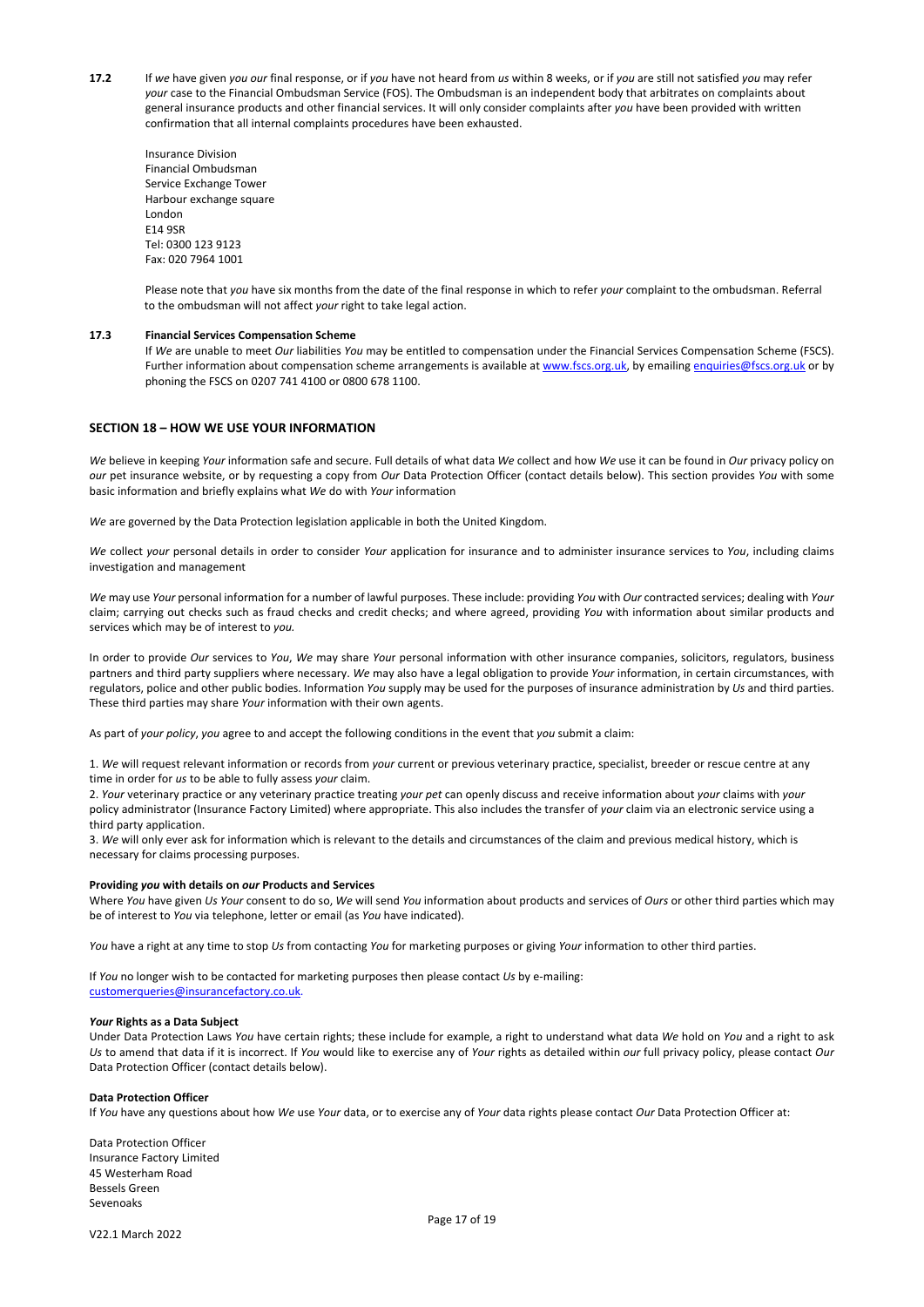Please make sure *You* provide *Your* name, address, policy number and other relevant information to allow *Us* to respond to *Your* query.

*You* understand that all personal data *You* supply must be accurate.

If *You* would like any other person to discuss *Your* policy or make amendments then *We* must have *Your* permission.

# **SECTION 19 – OTHER INFORMATION**

#### **Language**

All communication between *You* and *Us* will be conducted in English.

#### **Updating** *Your* **Records**

If *You* think *Insurance Factory*'s records are wrong or out of date, particularly *Your* contact details, *You* must contact *Insurance Factory* immediately to correct them. *You* can do this by calling 0330 102 5741 or by emailing customerqueries@insurancefactory.co.uk.

#### **Altering** *Your* **Policy**

Should *You* wish to alter this policy please contact *Insurance Factory's* office. This can be done in writing by post to Insurance Factory Limited, 5th Floor, The Connect Centre, Kingston Crescent, North End, Portsmouth, Hampshire, PO2 8DE, or by email to

[customerqueries@insurancefactory.co.uk](mailto:customerqueries@insurancefactory.co.uk) or by telephone on 0330 102 5741. If *You* have not received an acknowledgement from *Insurance Factory*  within 14 days, You must post the details by recorded delivery. An administration charge will be made for any policy alteration as detailed in *Insurance Factory's* Terms of Business.

#### **The Information** *You* **Gave** *Us*

*We* rely upon the information *You* provide to *Us* to decide whether to insure *Your Pet* and the terms and conditions under which *We* will offer cover. English Law requires *You* to inform *Us* about all known factors relating to the health, condition and behaviour of *Your Pet* in answer to *Our* questions which may influence *Our* decision. *You* must take care in response to the questions and statements concerning this insurance. If *You* fail in *Your* duty of taking care not to make a misrepresentation to *Us, We* may exercise certain remedies that include cancelling this policy, retaining premiums or reducing the benefits due in terms of the policy. If *You* are in any doubt as to whether a fact is or may be important to *Us*, *You* must tell *Us* about it.

#### **Fraud**

It is unfortunate that with all types of insurance, fraud and attempted fraud can occur. *We* employ sophisticated fraud detection and prevention techniques to ensure *we* only pay out on genuine claims. By doing this, *we* are protecting the interest of all policyholders and are able to offer a comprehensive *Policy* with competitive premiums.

*We* and/or *Our* agents, along with other insurers pass information to fraud prevention and credit reference agencies. *We* may pass *your* details to the Claims and Underwriting Exchange Register run by the Motor Insurers' Bureau and Insurance Hunter, a central insurance anti-fraud system and other databases, to which other insurers may have access.

*We* have access to *Veterinary* specialists who will review any claims where *we* feel *treatment* is excessive, or if *we* suspect any kind of misrepresentation has been made from either *you* or *your vet* in an attempt to get a claim paid.

*We* will not pay any claims and will immediately void *your policy* (and any other policies *you* have with *us*) if *you* or anyone acting for *you*:

1. Makes a claim under the *policy* knowing the claim to be false or fraudulently exaggerated in any respect.

2. Make a statement in support of a claim knowing the statement to be false in any respect.

3. Submit a document in support of a claim knowing the document to be forged or false in any respect. 4. Make a claim in respect of any loss or damage caused by *your* wilful act or with *your* connivance.

### **What we will do if we suspect fraud**

*We* shall be entitled to recover from *you* the amount of any claim *we* have previously paid under the *policy*, since the last renewal date. *We* shall not make any refund of any premiums already paid.

*We* may inform the police of the circumstances.

*We* will immediately cancel this and all other *policies you* have with *us*.

#### **Policy Duration**

All *Our* policies are annual policies which run for 12 consecutive calendar months. Before the end of each 12 month period, *We* will write to *You* to inform *You* about any changes to the premium and/or policy terms and conditions for the next 12 months. In the event of payment default *You* have 7 days from this date to contact *Us* to arrange payment. If payment is not received *Your* policy will be cancelled from the default date.

#### **Renewal**

*We* will write to *You* by email or post where more appropriate at least 14 days before your renewal date. *We* will inform *You* about any changes to the premium and/or policy terms and conditions for the next *Policy Period*.

If *You* pay *Your* premium by Direct Debit there is no need for *You* to take further action, *Your* policy will automatically continue at the end of the 12 month period subject to policy terms and conditions. A further 12 equal monthly payments will be taken, reflecting the premiums stated within *Your*  renewal documentation. If *You* pay by debit or credit card *You* need to contact *Us* to make payment before the renewal date.

If *You* pay *Your* premium by credit/debit card and have agreed to allow *Us* to collect the renewal payment automatically each year, unless *We* hear from *You*, *Your* policy will automatically renew at the end of the 12-month period. If *You* pay by Continuous Annual Payment on a credit card, and *Your* payment details change, *Your* card provider may provide *Us* with updated card details. *We* will use these new details at *Your* next renewal in order to help prevent any interruption to *Your* cover, unless otherwise stated by *You.* Failure to update *Us* with new details may result in continuous cover being stopped.